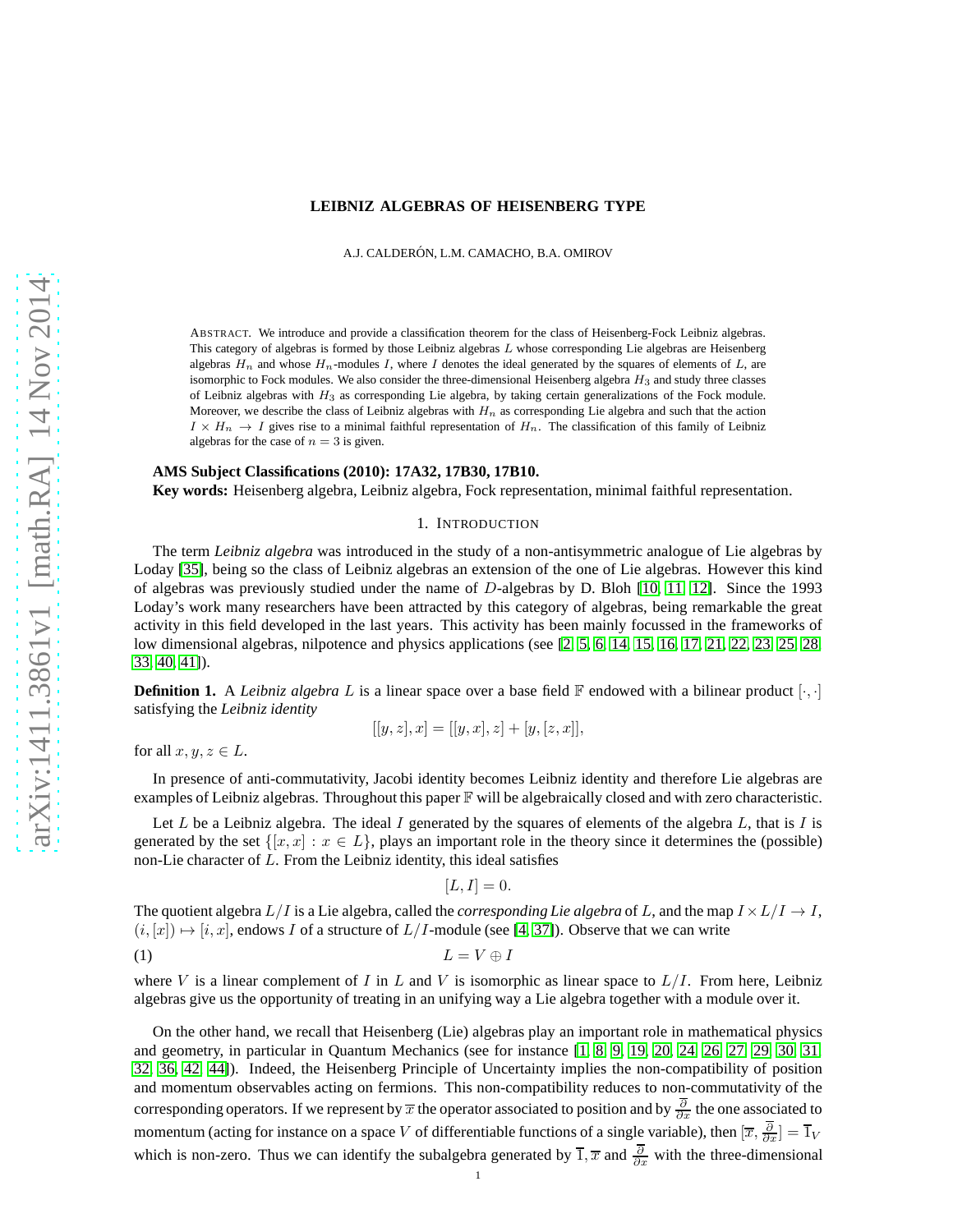Heisenberg algebra whose multiplication table in the basis  $\{\overline{1}, \overline{x}, \frac{\partial}{\partial x}\}$  has as unique non-zero product  $[\overline{x}, \frac{\partial}{\partial x}]$ 1.

For any non-negative integer k the *Heisenberg algebra* of dimension  $n = 2k + 1$  (denoted further by  $H_n$ ) is characterized by the existence of a basis

(2) 
$$
B = \{\overline{1}, \overline{x}_1, \frac{\overline{\delta}}{\delta x_1}, \dots, \overline{x}_k, \frac{\overline{\delta}}{\delta x_k}\}
$$

in which the multiplicative non-zero relations are

<span id="page-1-2"></span>
$$
[\overline{x}_i, \frac{\overline{\delta}}{\delta x_i}] = -[\frac{\overline{\delta}}{\delta x_i}, \overline{x}_i] = \overline{1}
$$

for  $1 \leq i \leq k$ .

In the present paper we are focusing in introducing and studying several classes of Leibniz algebras whose corresponding Lie algebras are Heisenberg algebras  $H_n$ . Recall that there is a unique irreducible representation of the Heisenberg algebra (at least a unique one that can be exponentiated). This is why physicists are able to use the Heisenberg commutation relations to do calculations, without worry about what they are being represented on. This representation is called the Fock (or Bargmann-Fock) representation (see [\[3,](#page-12-18) [7,](#page-12-19) [34,](#page-13-18) [38,](#page-13-19) [39,](#page-13-20) [43\]](#page-13-21)). Physically this representation corresponds to an harmonic oscillator, with the vector  $\overline{1} \in \mathbb{C}[x]$  as the vacuum state and  $\bar{x}$  the operator that adds one quantum to the vacuum state. This representation is also sometimes known as the oscillator representation. For a given Heisenberg algebra  $H_n$ ,  $n = 2k + 1$ , this representation gives rise to the so-called *Fock module* on  $H_n$ , the linear space  $\mathbb{F}[x_1, ..., x_k]$  with the action induced by

(3) 
$$
\begin{array}{rcl}\n(p(x_1,...,x_k), \overline{1}) & \mapsto & p(x_1,...,x_k) \\
(p(x_1,...,x_k), \overline{x_i}) & \mapsto & x_i p(x_1,...,x_k) \\
(p(x_1,...,x_k), \frac{\overline{\delta}}{\delta x_i}) & \mapsto & \frac{\delta}{\delta x_i}(p(x_1,...,x_k))\n\end{array}
$$

<span id="page-1-0"></span>for any  $p(x_1, ..., x_k) \in \mathbb{F}[x_1, ..., x_k]$  and  $i = 1, ..., k$ .

Taking now into account the above comments, we introduce in Section 2 the class of *Heisenberg-Fock Leibniz algebras* as those Leibniz algebras whose corresponding Lie algebras are  $H_n$  and whose  $H_n$ -modules I are isomorphic to Fock modules, and provide a classification theorem. Thus, we have the opportunity of considering Heisenberg Lie algebras together with their Fock representations in a unifying viewpoint. In this section we also consider a generalization of this class of algebras by means of a direct sum of Heisenberg algebras as corresponding Lie algebras, and provide also a classification theorem.

In Section 3, we center in the three-dimensional Heisenberg algebra  $H_3$  and study three classes of Leibniz algebras with  $H_3$  as corresponding Lie algebra by taking certain generalizations of the Fock module. We also note that Sections 2 and 3 allow us to introduce several new classes of infinite-dimensional Leibniz algebras.

Finally, in Section 4, we deal with the category of Leibniz algebras with  $H_n$  as corresponding algebra and such that the action  $I \times H_n \to I$  gives rise to a minimal faithful representation of  $H_n$ . A description of this category of algebras is given and also a classification theorem when  $n = 3$ .

#### 2. CLASSIFICATION OF HEISENBERG-FOCK TYPE LEIBNIZ ALGEBRAS

2.1. **Classification of**  $HFL_n$ . Consider a Heisenberg algebra  $H_n$ , with  $n = 2k + 1$ , and its Fock module  $\mathbb{F}[x_1, ..., x_k]$  under the action [\(3\)](#page-1-0). The *Heisenberg-Fock Leibniz algebra*  $HFL_n$  is defined as the Leibniz algebra with corresponding Lie algebra  $H_n$  and such that the action  $I \times H_n \to I$  makes of I the Fock module. Since  $\mathbb{F}[x_1, ..., x_k]$  is infinite-dimensional we get a family of infinite-dimensional Leibniz algebras.

<span id="page-1-1"></span>**Theorem 1.** *The Heisenberg-Fock Leibniz algebra*  $HFL_n$  *admits a basis* 

$$
\{\overline{1}, \overline{x}_i, \frac{\overline{\delta}}{\delta x_i}, x_1^{t_1} x_2^{t_2} \dots x_k^{t_k} \mid t_i \in \mathbb{N} \cup \{0\}, 1 \le i \le k\}
$$

*in such a way that the multiplication table on this basis has the form:*

$$
\overline{[x_i, \frac{\delta}{\delta x_i}]} = \overline{1}, \quad 1 \le i \le k,
$$
  

$$
[\frac{\overline{\delta}}{\delta x_i}, \overline{x_i}] = -\overline{1}, \quad 1 \le i \le k,
$$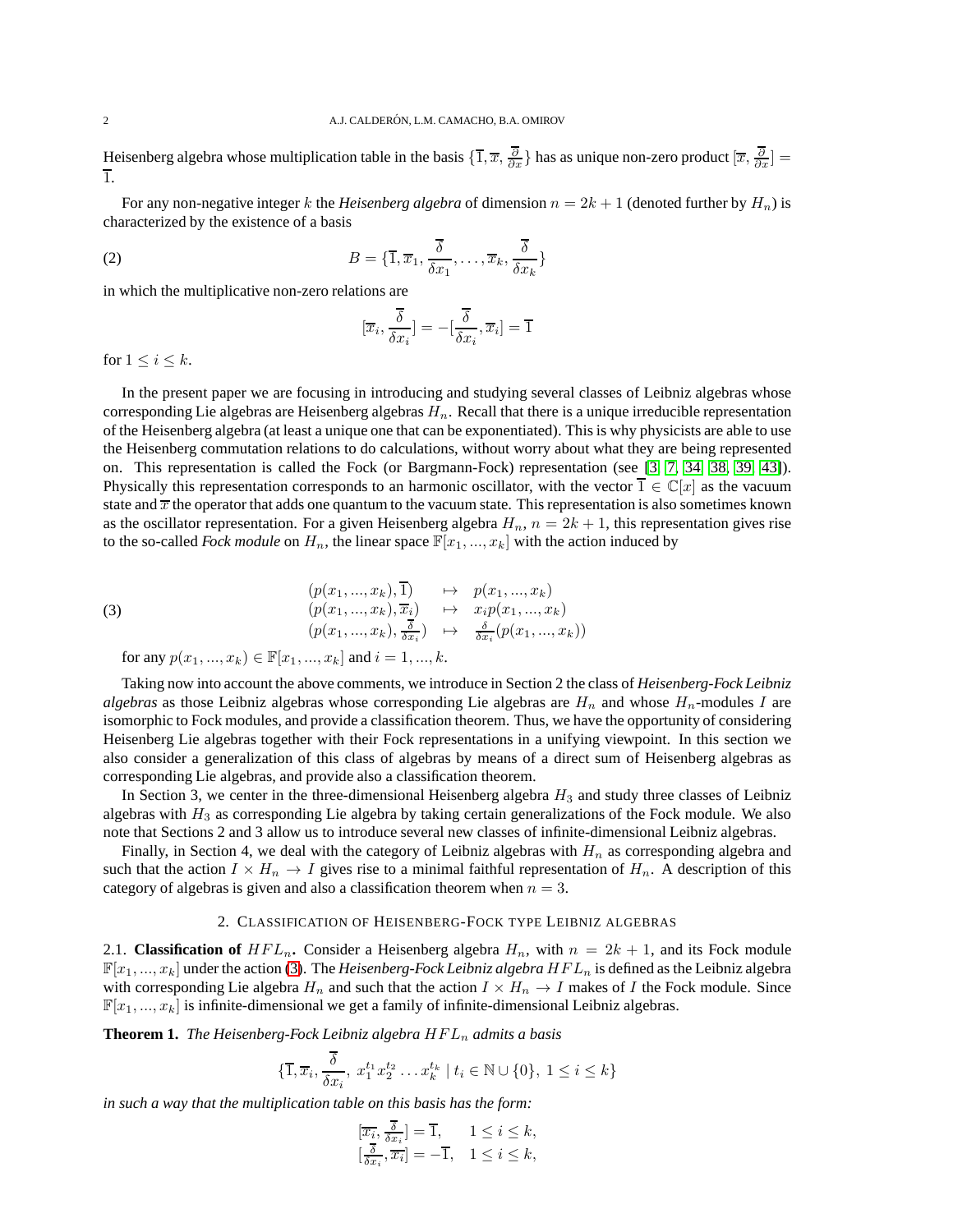$$
\begin{array}{l}[x_{1}^{t_{1}}x_{2}^{t_{2}}\ldots x_{k}^{t_{k}},\overline{1}] = x_{1}^{t_{1}}x_{2}^{t_{2}}\ldots x_{k}^{t_{k}},\\ [x_{1}^{t_{1}}x_{2}^{t_{2}}\ldots x_{k}^{t_{k}},\overline{x_{i}}] = x_{1}^{t_{1}}\ldots x_{i-1}^{t_{i-1}}x_{i}^{t_{i}+1}x_{i+1}^{t_{i+1}}\ldots x_{k}^{t_{k}},\qquad 1\leq i\leq k,\\ [x_{1}^{t_{1}}x_{2}^{t_{2}}\ldots x_{k}^{t_{k}},\frac{\overline{\delta}}{\delta x_{i}}] = t_{i}x_{1}^{t_{1}}\ldots x_{i-1}^{t_{i-1}}x_{i}^{t_{i}-1}x_{i+1}^{t_{i+1}}\ldots x_{k}^{t_{k}},\quad 1\leq i\leq k,\end{array}
$$

*where the omitted products are equal to zero.*

*Proof.* Taking into account Equations [\(1\)](#page-0-0) and [\(3\)](#page-1-0) we conclude that

$$
\{\overline{1}, \overline{x}_i, \frac{\overline{\delta}}{\delta x_i}, x_1^{t_1} x_2^{t_2} \dots x_k^{t_k} \mid t_i \in \mathbb{N} \cup \{0\}, 1 \le i \le k\}
$$

is a basis of  $HFL_n$  and

$$
\begin{array}{l}[x_1^{t_1}x_2^{t_2}\ldots x_k^{t_k},\overline{1}] = x_1^{t_1}x_2^{t_2}\ldots x_k^{t_k},[x_1^{t_1}x_2^{t_2}\ldots x_k^{t_k},\overline{x_i}] = x_1^{t_1}\ldots x_{i-1}^{t_{i-1}}x_i^{t_i+1}x_{i+1}^{t_{i+1}}\ldots x_k^{t_k},[x_1^{t_1}x_2^{t_2}\ldots x_k^{t_k},\frac{\overline{\delta}}{\delta x_i}] = t_ix_1^{t_1}\ldots x_{i-1}^{t_{i-1}}x_i^{t_i-1}x_{i+1}^{t_{i+1}}\ldots x_k^{t_k},\end{array}
$$

for  $1 \leq i \leq k$ .

Observe that we can write

$$
\begin{array}{ll}\n[\overline{x_i}, \overline{1}] = p_i(x_1, x_2, \dots, x_k), & 1 \leq i \leq k, \\
[\frac{\overline{\delta}}{\delta x_i}, \overline{1}] = q_i(x_1, x_2, \dots, x_k), & 1 \leq i \leq k, \\
[\overline{1}, \overline{1}] = r(x_1, x_2, \dots, x_k),\n\end{array}
$$

where  $p_i, q_i, r \in \mathbb{F}[x_1, ..., x_k]$ .

Taking the following change of basis,

$$
\overline{x_i}' = \overline{x_i} - p_i(x_1, x_2, \dots, x_k), \quad 1 \le i \le k,
$$
  

$$
\frac{\overline{\delta}}{\delta x_i} = \frac{\overline{\delta}}{\delta x_i} - q_i(x_1, x_2, \dots, x_k), \quad 1 \le i \le k,
$$
  

$$
\overline{1}' = \overline{1} - r(x_1, x_2, \dots, x_k),
$$

we derive

$$
[\overline{x_i}, \overline{1}] = 0, \quad [\frac{\overline{\delta}}{\delta x_i}, \overline{1}] = 0, \quad [\overline{1}, \overline{1}] = 0, \quad 1 \le i \le k.
$$

Now denote

$$
[\overline{x_i}, \overline{x_j}] = a_{i,j}(x_1, x_2, \dots, x_k), \qquad [\frac{\overline{\delta}}{\delta x_i}, \frac{\overline{\delta}}{\delta x_j}] = b_{i,j}(x_1, x_2, \dots, x_k), \qquad 1 \le i, j \le k, [\frac{\overline{\delta}}{\delta x_i}, \overline{x_j}] = c_{i,j}(x_1, x_2, \dots, x_k), \qquad [\overline{x_i}, \frac{\overline{\delta}}{\delta x_j}] = d_{i,j}(x_1, x_2, \dots, x_k), \qquad 1 \le i, j \le k, i \ne j, [\overline{x_i}, \frac{\overline{\delta}}{\delta x_i}] = \overline{1} + e_i(x_1, x_2, \dots, x_k), \qquad [\frac{\overline{\delta}}{\delta x_i}, \frac{\overline{\delta}}{\delta x_i}] = -\overline{1} + f_i(x_1, x_2, \dots, x_k), \qquad 1 \le i \le k, [\overline{1}, \overline{x_i}] = h_i(x_1, x_2, \dots, x_k), \qquad [\overline{1}, \frac{\overline{\delta}}{\delta x_i}] = g_i(x_1, x_2, \dots, x_k), \qquad 1 \le i \le k.
$$

The Leibniz identity on the following triples imposes further constraints on the products.

| Leibniz identity                                                                               | Constraint    |                                                                                   |  |
|------------------------------------------------------------------------------------------------|---------------|-----------------------------------------------------------------------------------|--|
|                                                                                                |               |                                                                                   |  |
| $\{\overline{x_i}, \overline{x_j}, \overline{1}\}\$                                            |               | $\Rightarrow a_{i,j}(x_1, x_2, \ldots, x_k) = 0, \quad 1 \leq i, j \leq k,$       |  |
| $\{\frac{\overline{\delta}}{\delta x_i}, \frac{\overline{\delta}}{\delta x_i}, \overline{1}\}$ |               | $\Rightarrow b_{i,j}(x_1, x_2, \ldots, x_k) = 0, \quad 1 \leq i, j \leq k,$       |  |
| $\{\frac{\overline{\delta}}{\delta x_i}, \overline{x_j}, \overline{1}\}$                       |               | $\Rightarrow c_{i,j}(x_1, x_2, \dots, x_k) = 0, \quad 1 \le i, j \le k, i \ne j,$ |  |
| $\{\overline{x_i}, \frac{\overline{\delta}}{\delta x_i}, \overline{1}\}$                       |               | $\Rightarrow d_{i,j}(x_1, x_2, \dots, x_k) = 0, \quad 1 \le i, j \le k, i \ne j,$ |  |
| $\{\overline{x_i}, \frac{\overline{\delta}}{\delta x_i}, \overline{1}\}$                       |               | $\Rightarrow$ $e_i(x_1, x_2, \dots, x_k) = 0, \quad 1 \leq i \leq k,$             |  |
| $\{\frac{\overline{\delta}}{\delta x_i}, \overline{x_i}, \overline{1}\}$                       |               | $\Rightarrow$ $f_i(x_1, x_2, \dots, x_k) = 0, \quad 1 \leq i \leq k,$             |  |
| $\{\overline{1}, \overline{x_i}, \overline{1}\}$                                               | $\Rightarrow$ | $h_i(x_1, x_2, \ldots, x_k) = 0, \quad 1 \leq i \leq k,$                          |  |
| $\{\overline{1}, \frac{\overline{\delta}}{\delta x_i}, \overline{1}\}$                         | $\Rightarrow$ | $g_i(x_1, x_2, \ldots, x_k) = 0, \quad 1 \leq i \leq k.$                          |  |

The proof is complete.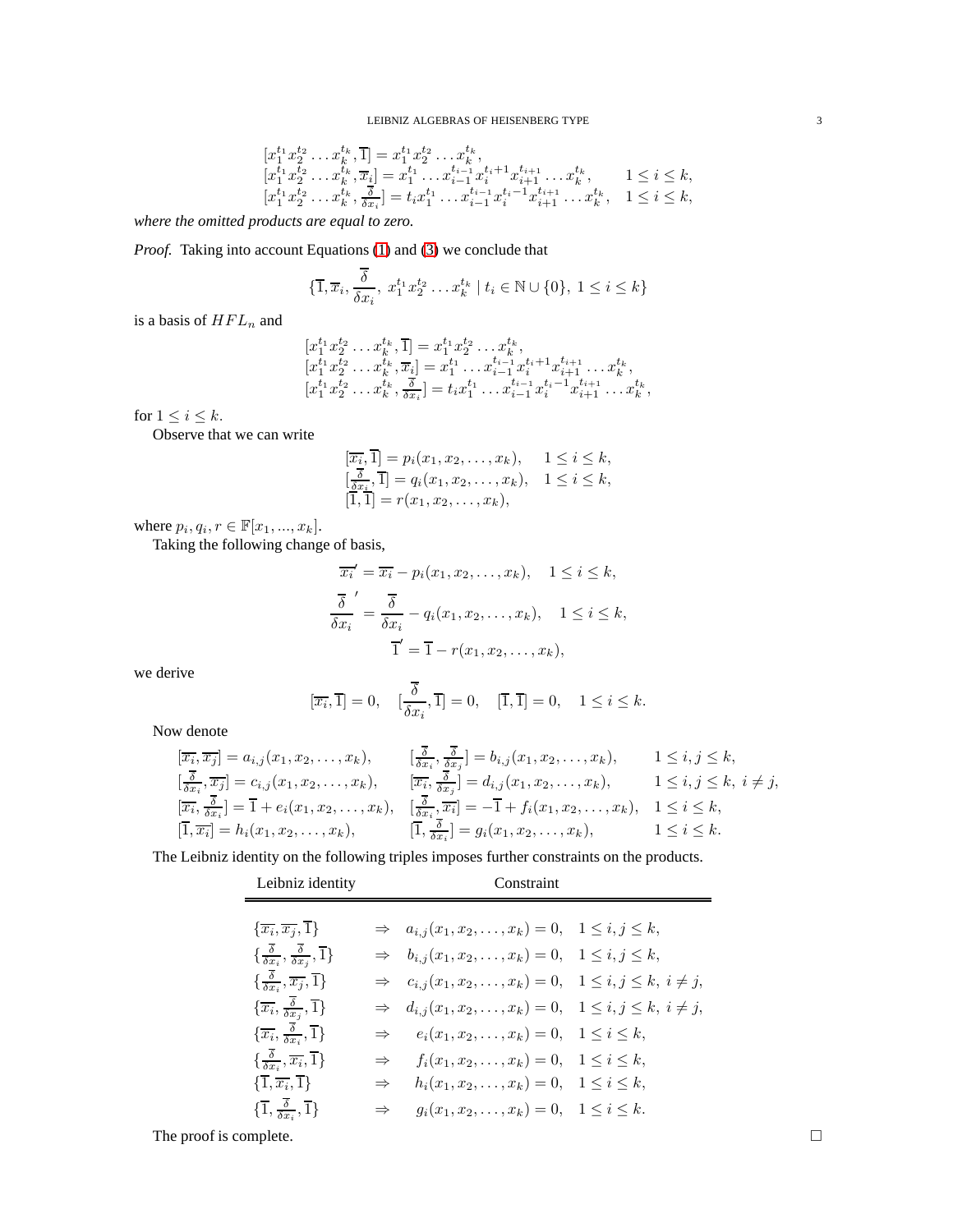2.2. **Classification of generalized Heisenberg-Fock Leibniz algebras.** In this subsection we are interested in classifying the class of (infinite-dimensional) Leibniz algebras formed by those Leibniz algebras L satisfying that their corresponding Lie algebras are finite direct sums of Heisenberg algebras and that the actions on  $I$  are induced by Fock representations.

<span id="page-3-0"></span>Since

(4) 
$$
L/I \cong H_{2k_1+1} \oplus H_{2k_2+1} \oplus H_{2k_3+1} \oplus \cdots \oplus H_{2k_s+1},
$$

we easily get

(5) 
$$
\mathcal{B}_i := \{\overline{1_i}, \overline{x_{1,i}}, \overline{x_{2,i}}, ..., \overline{x_{k_i,i}}, \frac{\overline{\delta}}{\delta x_{1,i}}, \frac{\overline{\delta}}{\delta x_{2,i}}, ..., \frac{\overline{\delta}}{\delta x_{k_i,i}}\}
$$

for the standard basis of  $H_{2k_1+1}, i \in \{1, 2, ..., s\}.$ 

<span id="page-3-3"></span>We put

$$
(6) \tI = \mathbb{F}[x_1, ..., x_n],
$$

where  $n = k_1 + k_2 + \cdots + k_s$ . The action

<span id="page-3-1"></span>
$$
I\times L/I\to I
$$

given by

$$
(p(x_1,...,x_n),\overline{1_i}) \rightarrow p(x_1,...,x_n)
$$
  
\n
$$
(p(x_1,...,x_n),\overline{x_{j,i}}) \rightarrow p(x_1,...,x_n)x_{k_1+k_2+\cdots+k_{i-1}+j}
$$
  
\n
$$
(p(x_1,...,x_n),\overline{\frac{\delta}{\delta x_{j,i}}}) \rightarrow \overline{\frac{\delta}{\delta x_{k_1+k_2+\cdots+k_{i-1}+j}}p(x_1,...,x_n)}
$$

for any  $p(x_1, ..., x_n) \in \mathbb{F}[x_1, ..., x_n]$  and  $(i, j)$  with  $i \in \{1, 2, ..., s\}, j \in \{1, ..., k_i\}$ , endows I of a structure of  $L/I$ -module. Hence, we get a new family of Heisenberg-Fock type Leibniz algebras which generalize the previous ones considered in §2.1 (case s = 1), that we call *generalized Heisenberg-Fock Leibniz algebras*, by introducing the algebras  $L = L/I \oplus I$  with  $L/I$  and I as in Equations [\(4\)](#page-3-0) and [\(6\)](#page-3-1). We will denote them as

$$
HFL_{2k_1+1,2k_2+1,\ldots,2k_s+1}.
$$

Our aim is to classify this class of Leibniz algebras.

By taking into account the previous arguments, it is clear that for any  $i \in \{1, 2, ..., s\}$  we have  $[H_{2k_i+1}, H_{2k_i+1}] \subset H_{2k_i+1}$  being the multiplication table among the elements in the basis  $B_i$  as in Theo-rem [1.](#page-1-1) Therefore, we only need to study the products  $[H_{2k_i+1}, H_{2k_i+1}]$  with  $i, j \in \{1, 2, ..., s\}$  and  $i \neq j$ .

<span id="page-3-2"></span>**Lemma 1.** *Let*  $a \in B_i$  *and*  $b \in B_j$ *,*  $i, j \in \{1, 2, ..., s\}$  *with*  $i \neq j$ *. Then*  $[a, b] = 0$ *.* 

*Proof.* For  $i \neq j$  we have  $[a, b] = p$  and  $[b, \overline{1_i}] = q$  for some  $p, q \in \mathbb{F}[x_1, ..., x_n]$ . Taking now into account Theorem [1](#page-1-1) we derive  $[a, \overline{1_i}] = 0$  and so

$$
p = [[a, b], \overline{1_i}] = [[a, \overline{1_i}], b] + [a, [b, \overline{1_i}]] = 0.
$$

 $\Box$ 

The next theorem is now consequence of Theorem [1](#page-1-1) and Lemma [1.](#page-3-2)

**Theorem 2.** *The Leibniz algebra*  $HFL_{2k_1+1,2k_2+1,\ldots,2k_s+1}$  *admits a basis (see Equations* [\(5\)](#page-3-3) *and* [\(6\)](#page-3-1))

$$
\mathcal{B}_1 \dot{\cup} \mathcal{B}_2 \dot{\cup} \cdots \dot{\cup} \mathcal{B}_s \dot{\cup} \{x_1^{t_1} x_2^{t_2} \cdots x_n^{t_n} \mid t_i \in \mathbb{N} \cup \{0\}, 1 \le i \le n\},\
$$

*where*  $n = k_1 + k_2 + \cdots + k_s$ , *and in such a way that the multiplication table on this basis has the form:* 

$$
\begin{aligned}\n\left[\overline{x}_{j,i}, \frac{\overline{\delta}}{\delta x_{j,i}}\right] &= \overline{1_i}, & \left[\frac{\overline{\delta}}{\delta x_{j,i}}, \overline{x}_{j,i}\right] &= -\overline{1_i}, \\
\left[x_1^{t_1} x_2^{t_2} \dots x_n^{t_n}, \overline{1_i}\right] &= x_1^{t_1} x_2^{t_2} \dots x_n^{t_n}, \\
\left[x_1^{t_1} x_2^{t_2} \dots x_n^{t_n}, \overline{x}_{j,i}\right] &= x_1^{t_1} \dots x_{k_1 + \dots + k_{i-1} + j-1}^{t_{k_1 + \dots + k_{i-1} + j+1}} x_{k_1 + \dots + k_{i-1} + j+1}^{t_{k_1 + \dots + k_{i-1} + j+1}} \dots x_n^{t_n}, \\
\left[x_1^{t_1} x_2^{t_2} \dots x_k^{t_k}, \frac{\overline{\delta}}{\delta x_{j,i}}\right] &= t_{k_1 + \dots + k_{i-1} + j} x_1^{t_1} \dots x_{k_1 + \dots + k_{i-1} + j-1}^{t_{k_1 + \dots + k_{i-1} + j+1}} \dots x_{k_1 + \dots + k_{i-1} + j+1}^{t_{k_1 + \dots + k_{i-1} + j+1}} \dots x_n^{t_n},\n\end{aligned}
$$

*for*  $1 \le i \le s$ ,  $1 \le j \le k_i$  *and where the omitted products are equal to zero.*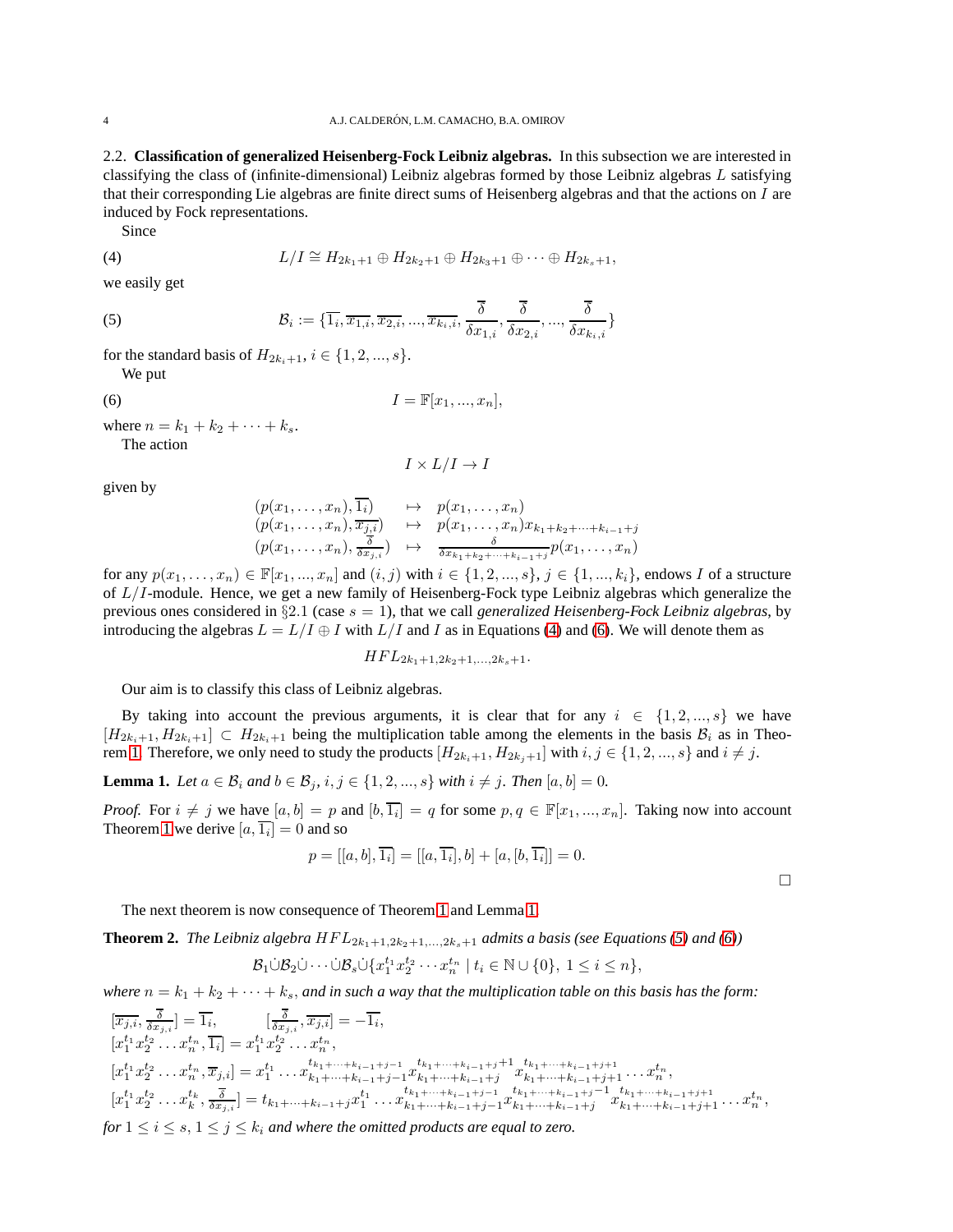#### 3. SEVERAL DEGENERATIONS OF THE FOCK REPRESENTATION FOR THE 3-DIMENSIONAL HEISENBERG ALGEBRA

In this section we consider several degenerations of the Fock representation of the Heisenberg algebra  $H_3$ . First, we study when an extension of the Fock action  $\mathbb{F}[x]\times H_3 \to \mathbb{F}[x]$ , (see Equation [\(3\)](#page-1-0)), by allowing arbitrary polynomials as results of the action of a fixed element in the basis  $\{\overline{1}, \overline{x}, \frac{\delta}{\delta x}\}$  of  $H_3$  over the elements of  $\mathbb{F}[x]$ , makes of  $\mathbb{F}[x]$  an  $H_3$ -module. Second, the new  $H_3$ -modules obtained in this way give rise to new classes of Leibniz algebras that will be described.

For any linear mapping  $\Omega : \mathbb{F}[x] \to \mathbb{F}[x]$ , consider the linear space  $\mathbb{F}[x]$  with the action induced by the following applications:

$$
\psi_1: \mathbb{F}[x] \times H_3 \to \mathbb{F}[x] \qquad \psi_2: \mathbb{F}[x] \times H_3 \to \mathbb{F}[x] \n(p(x), \overline{1}) \mapsto \Omega(p(x)) \qquad (p(x), \overline{1}) \mapsto p(x) \n(p(x), \overline{x}) \mapsto xp(x) \qquad (p(x), \overline{x}) \mapsto \Omega(p(x)) \n(p(x), \frac{\overline{\delta}}{\delta x}) \mapsto \frac{\delta}{\delta x}p(x). \qquad (p(x), \frac{\delta}{\delta x}) \mapsto \frac{\delta}{\delta x}p(x).
$$
\n
$$
\psi_3: \mathbb{F}[x] \times H_3 \to \mathbb{F}[x] \n(p(x), \overline{1}) \mapsto p(x) \n(p(x), \overline{x}) \mapsto xp(x) \n(p(x), \frac{\overline{\delta}}{\delta x}) \mapsto \Omega(p(x))
$$

for any  $p(x) \in \mathbb{F}[x]$ .

From now on, let us denote by  $\{x^i\}_{i\in\mathbb{N}\cup\{0\}}$  the canonical basis of  $\mathbb{F}[x]$ . By considering  $\psi_1(p(x), [\overline{x}, \frac{\delta}{\delta x}])$ , it is immediate to get that the first action  $\psi_1$  makes of  $\mathbb{F}[x]$  an  $H_3$ -module if and only if  $\Omega = 1_{\mathbb{F}[x]}$ . As consequence we have.

**Proposition 1.** *The Leibniz algebras obtained from the first action* ψ<sup>1</sup> *are the same as those obtained in Theorem [1.](#page-1-1)*

,

Consider now the second action  $\psi_2 : \mathbb{F}[x] \times H_3 \to \mathbb{F}[x]$ .

<span id="page-4-2"></span>**Proposition 2.** *The action*  $\psi_2$  *makes of*  $\mathbb{F}[x]$  *an*  $H_3$ *-module if and only if* 

(7) 
$$
\Omega(x^i) = x^{i+1} + \sum_{k=0}^i c_k \begin{pmatrix} i \\ k \end{pmatrix} x^{i-k}
$$

where  $\{c_k\}_{k\in\mathbb{N}\cup\{0\}}$  is a fixed sequence in  $\mathbb F$  and  $\Big(\begin{array}{c}i\ k\end{array}$ k *are binomial coefficients.*

*Proof.* Suppose  $\mathbb{F}[x]$  is an  $H_3$ -module through the action  $\psi_2$ . Then we have

<span id="page-4-1"></span><span id="page-4-0"></span>
$$
x^{i} = [x^{i}, \overline{1}] = [x^{i}, [\overline{x}, \frac{\overline{\delta}}{\delta x}]] = [[x^{i}, \overline{x}], \frac{\overline{\delta}}{\delta x}] - [[x^{i}, \frac{\overline{\delta}}{\delta x}], \overline{x}] = [[x^{i}, \overline{x}], \frac{\overline{\delta}}{\delta x}] - [ix^{i-1}, \overline{x}]
$$

and so

(8) 
$$
[[x^i,\overline{x}],\frac{\overline{\delta}}{\delta x}] = x^i + [ix^{i-1},\overline{x}].
$$

Taking into account Equation [\(8\)](#page-4-0), we can easily prove by induction [\(7\)](#page-4-1). Indeed, for  $i = 0$  we get from (8) that  $[[1, \overline{x}], \overline{\delta}_x] = 1$ , which implies  $[1, \overline{x}] = x + c_0 = \Omega(1)$ . For  $i = 1$  the same equation allows us to get  $[[x,\overline{x}], \frac{\delta}{\delta x}] = x + [1,\overline{x}] = 2x + c_0$  and so  $[x,\overline{x}] = x^2 + c_0x + c_1 = \Omega(x)$ .

Let the induction hypothesis true for  $i = j$  and we will show it for  $i = j + 1$ . Taking into account [\(8\)](#page-4-0) we have

$$
[[x^{j+1}, \overline{x}], \frac{\overline{\delta}}{\delta x}] = x^{j+1} + [(j+1)x^j, \overline{x}] = x^{j+1} + (j+1)(x^{j+1} + \sum_{k=0}^j c_k \binom{j}{k} x^{j-k}) =
$$
  

$$
= (j+2)x^{j+1} + \sum_{k=0}^j c_k (j+1) \binom{j}{k} x^{j-k} =
$$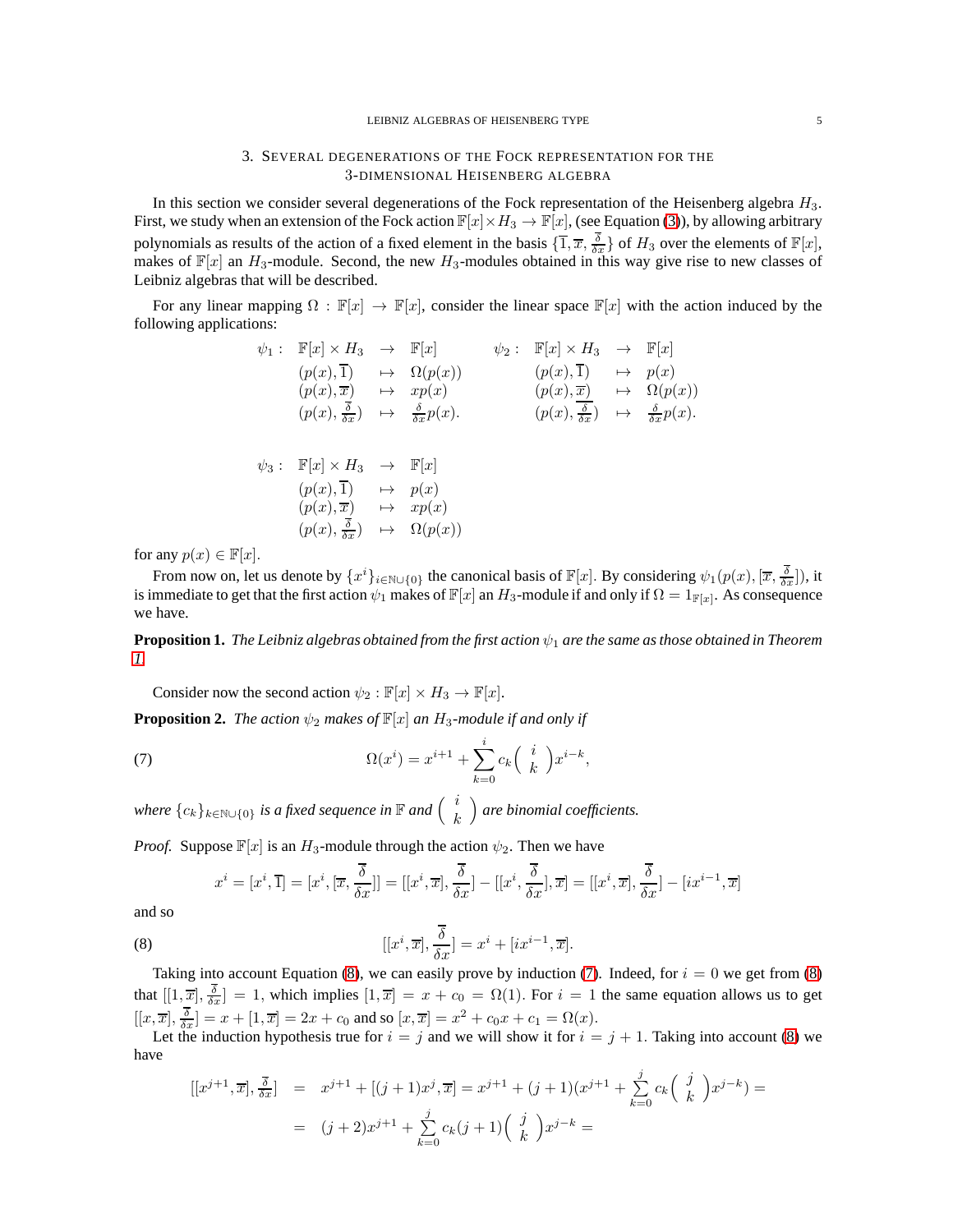$$
= (j+2)x^{j+1} + \sum_{k=0}^{j} c_k (j+1) \frac{j!}{k!(j-k)!} x^{j-k} =
$$
  

$$
= (j+2)x^{j+1} + \sum_{k=0}^{j} c_k \frac{(j+1)!}{k!(j+1-k)!} (j+1-k)x^{j-k}.
$$

From here

$$
[x^{j+1}, \overline{x}] = x^{j+2} + \sum_{k=0}^{j} c_k \frac{(j+1)!}{k!(j+1-k)!} x^{j+1-k} + c_{j+1} = x^{j+2} + \sum_{k=0}^{j+1} c_k \binom{j+1}{k} x^{j+1-k},
$$

that is,

$$
\Omega(x^{j+1}) = x^{j+2} + \sum_{k=0}^{j+1} c_k \binom{j+1}{k} x^{j+1-k}.
$$

The converse is of immediate verification.

<span id="page-5-0"></span>**Proposition 3.** *Any Leibniz algebra obtained from the second action*  $\psi_2$  *admits a basis* 

$$
\{\overline{1}, \overline{x}, \frac{\overline{\delta}}{\delta x}\} \cup \{x^i : i \in \mathbb{N} \cup \{0\}\}\
$$

*in such a way that the multiplication table on this basis has the form:*

$$
\label{eq:2.1} \begin{aligned} {}[x^i,\overline{1}] &= x^i, && [x^i,\overline{x}] = \Omega(x^i), && [x^i,\frac{\overline{\delta}}{\delta x}] = i x^{i-1},\\ [\overline{x},\frac{\overline{\delta}}{\delta x}] &= \overline{1}, && [\frac{\overline{\delta}}{\delta x},\overline{x}] = -\overline{1}, \end{aligned}
$$

where the omitted products are equal to zero and  $\Omega(x^i)$  satisfies Equation [\(7\)](#page-4-1).

*Proof.* By Proposition [2](#page-4-2) we have the restriction on  $\Omega(x^{i})$ . On the other hand, we know

$$
[x^i, \overline{1}] = x^i, \t [x^i, \overline{x}] = \Omega(x^i), \t [x^i, \frac{\delta}{\delta x}] = ix^{i-1},
$$
  
\n
$$
[\overline{x}, \overline{1}] = p(x), \t [\overline{x}, \frac{\overline{\delta}}{\delta x}] = \overline{1} + q(x), \t [\overline{x}, \overline{x}] = a(x),
$$
  
\n
$$
[\frac{\overline{\delta}}{\delta x}, \overline{1}] = r(x), \t [\frac{\overline{\delta}}{\delta x}, \frac{\delta}{\delta x}] = b(x), \t [\frac{\overline{\delta}}{\delta x}, \overline{x}] = -\overline{1} + s(x),
$$
  
\n
$$
[\overline{1}, \overline{x}] = c(x), \t [\overline{1}, \overline{1}] = d(x), \t [\overline{1}, \frac{\overline{\delta}}{\delta x}] = e(x).
$$

By making the change of basis  $\overline{1}' = \overline{1} + q(x)$  we can suppose that  $[\overline{x}, \overline{\delta_x}] = \overline{1}$ . Now, from Leibniz identity we obtain the following equations:

| Leibniz identity                                                                                                                                                          | Constraint                                                                           |
|---------------------------------------------------------------------------------------------------------------------------------------------------------------------------|--------------------------------------------------------------------------------------|
|                                                                                                                                                                           |                                                                                      |
| $\{\overline{1},\overline{1},\overline{1}\}\$                                                                                                                             | $\Rightarrow$ $c(x) = [d(x), \overline{x}],$                                         |
| $\{\overline{1},\overline{1},\frac{\overline{\delta}}{\delta x}\}$                                                                                                        | $\Rightarrow e(x) = \frac{\delta}{\delta x}(d(x)),$                                  |
| $\{\overline{1}, \overline{x}, \frac{\overline{\delta}}{\overline{\delta}x}\}$                                                                                            | $\Rightarrow$ $[e(x), \overline{x}] = \frac{\delta}{\delta x}(c(x)) - d(x),$         |
| $\{\overline{x}, \overline{1}, \overline{x}\}$                                                                                                                            | $\Rightarrow a(x) = [p(x), \overline{x}],$                                           |
| $\{\overline{x}, \overline{1}, \frac{\overline{\delta}}{\delta x}\}$                                                                                                      | $\Rightarrow d(x) = \frac{\delta}{\delta x}(p(x)),$                                  |
| $\{\overline{x}, \overline{x}, \overline{\frac{\delta}{\delta x}}\}$                                                                                                      | $\Rightarrow p(x) + c(x) = \frac{\delta}{\delta x}(a(x)),$                           |
| $\{\frac{\overline{\delta}}{\delta x}, \overline{1}, \overline{x}\}$                                                                                                      | $\Rightarrow$ $s(x) = d(x) + [r(x), \overline{x}],$                                  |
| $\{\frac{\overline{\delta}}{\delta x}, \overline{1}, \frac{\overline{\delta}}{\delta x}\}\ \{\frac{\delta}{\delta x}, \overline{x}, \frac{\overline{\delta}}{\delta x}\}$ | $\Rightarrow b(x) = \frac{\delta}{\delta x}(a(x)),$                                  |
|                                                                                                                                                                           | $\Rightarrow$ $[b(x), \overline{x}] = -e(x) - r(x) + \frac{\delta}{\delta x}(a(x)).$ |

By making the next change of basis:

$$
\overline{1}' = \overline{1} - \frac{\delta}{\delta x}(p(x)), \n\overline{x}' = \overline{x} - p(x), \n\frac{\overline{\delta}}{\delta x} = \frac{\overline{\delta}}{\delta x} - r(x),
$$

we obtain the family of the proposition.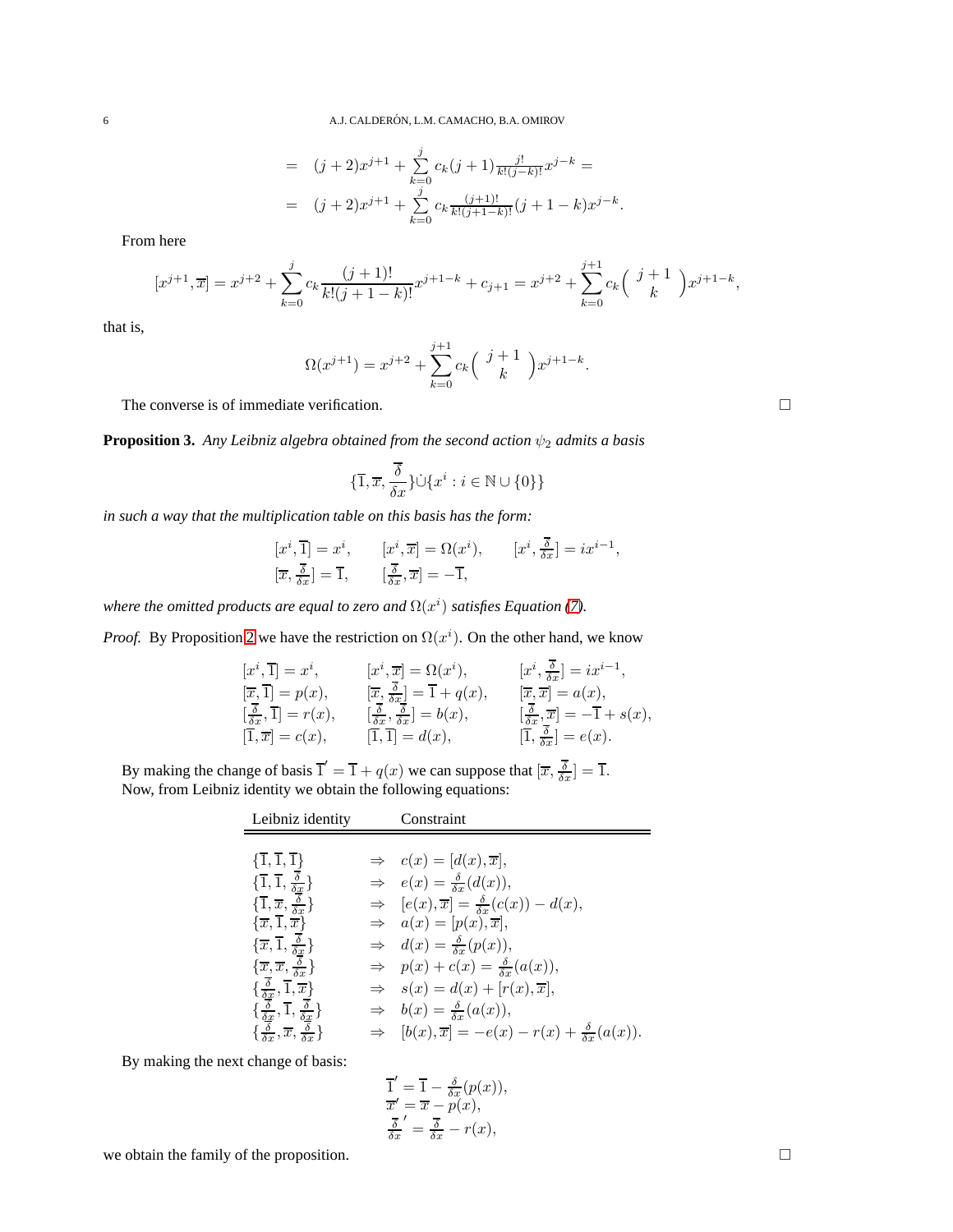Finally we consider the third action  $\psi_3 : \mathbb{F}[x] \times H_3 \to \mathbb{F}[x]$ , being then

$$
\begin{array}{l} \displaystyle [x^i,\overline{1}] = x^i, \\ \displaystyle [x^i,\overline{x}] = x^{i+1}, \\ \displaystyle [x^i,\frac{\overline{\delta}}{\delta x}] = \Omega(x^i), \quad i \in \mathbb{N} \cup \{0\}. \end{array}
$$

By arguing in a similar way to Propositions [2](#page-4-2) and [3](#page-5-0) we can prove the next results.

**Proposition 4.** *The action*  $\psi_3$  *makes of*  $\mathbb{F}[x]$  *an*  $H_3$ *-module if and only if* 

$$
\Omega(x^i) = ix^{i-1} + x^i c(x).
$$

*for a fixed*  $c(x) \in \mathbb{F}[x]$  *and*  $i \in \mathbb{N} \cup \{0\}$ *.* 

**Proposition 5.** *Any Leibniz algebra obtained from the third action*  $\psi_3$  *admits a basis* 

<span id="page-6-0"></span>
$$
\{\overline{1}, \overline{x}, \frac{\overline{\delta}}{\delta x}\}\dot{\cup}\{x^i : i \in \mathbb{N} \cup \{0\}\}\
$$

*in such a way that the multiplication table on this basis has the form:*

$$
[x^i, \overline{1}] = x^i, \qquad [x^i, \overline{x}] = x^{i+1}, \qquad [x^i, \frac{\overline{\delta}}{\delta x}] = \Omega(x^i),
$$
  

$$
[\overline{x}, \frac{\overline{\delta}}{\delta x}] = \overline{1}, \qquad [\frac{\overline{\delta}}{\delta x}, \overline{x}] = -\overline{1},
$$

*where the omitted products are equal to zero and*  $\Omega(x^i)$  *satisfies Equation* [\(9\)](#page-6-0).

#### 4. LEIBNIZ ALGEBRAS OF MINIMAL FAITHFUL REPRESENTATION-HEISENBERG TYPE

4.1. **General case.** Let  $H_{2m+1}$  be a Heisenberg algebra of dimension  $2m + 1$ , then it is well-known that its minimal faithful representations have dimension  $m + 2$ , (see [\[13\]](#page-12-20)). From now on, for a more comfortable notation, we will denote by

$$
\{x_1, x_2, \ldots, x_m, y_1, y_2, \ldots, y_m, z\}
$$

the standard basis of  $H_{2m+1}$ , (see Equation [\(2\)](#page-1-2)), where the non-zero products are

$$
[y_i, x_i] = -[x_i, y_i] = z.
$$

By [\[18\]](#page-12-21), we can take as minimal faithful representation the linear mapping

$$
\varphi: H_{2m+1} \to \text{End}(I),
$$

where I is an  $(m + 2)$ -dimensional linear space with a fixed basis  $\{e_1, e_2, \ldots, e_{m+2}\}\$ , determined by

$$
\varphi(x_i) = E_{1,i+1} \qquad 1 \le i \le m,
$$
  
\n
$$
\varphi(y_i) = E_{i+1,m+2} \qquad 1 \le i \le m,
$$
  
\n
$$
\varphi(z) = E_{1,m+2}.
$$

Here  $E_{i,j}$  denotes the elemental matrix with 1 in the  $(i, j)$  slot and 0 in the remaining places and we have  $\varphi([x,y])(e) = \varphi(y)(\varphi(x)(e)) - \varphi(x)(\varphi(y)(e))$  for any  $x, y \in H_{2m+1}$  and  $e \in I$ . Observe that  $H_{2m+1}$ corresponds to the  $(m + 2) \times (m + 2)$  matrices

| 0 | $a_2$ | $a_3$ | $a_{m+1}$ |                    |
|---|-------|-------|-----------|--------------------|
|   |       |       |           | $b_2$              |
|   | 0     | U     | $\cup$    | $\scriptstyle b_3$ |
| ٠ |       |       |           |                    |
|   |       |       | 0         | $b_{m+1}$          |
|   |       |       |           |                    |

.

<span id="page-6-1"></span>This representation makes of I an  $H_{2m+1}$ -module under the action

(10)  
\n
$$
\begin{array}{rcl}\n\phi: & I \times H_{2m+1} & \to & I \\
(e_{i+1}, x_i) & \mapsto & e_1, & 1 \leq i \leq m, \\
(e_{m+2}, y_i) & \mapsto & e_{i+1}, & 1 \leq i \leq m, \\
(e_{m+2}, z) & \mapsto & e_1,\n\end{array}
$$

being zero the remaining products among the bases elements in the action.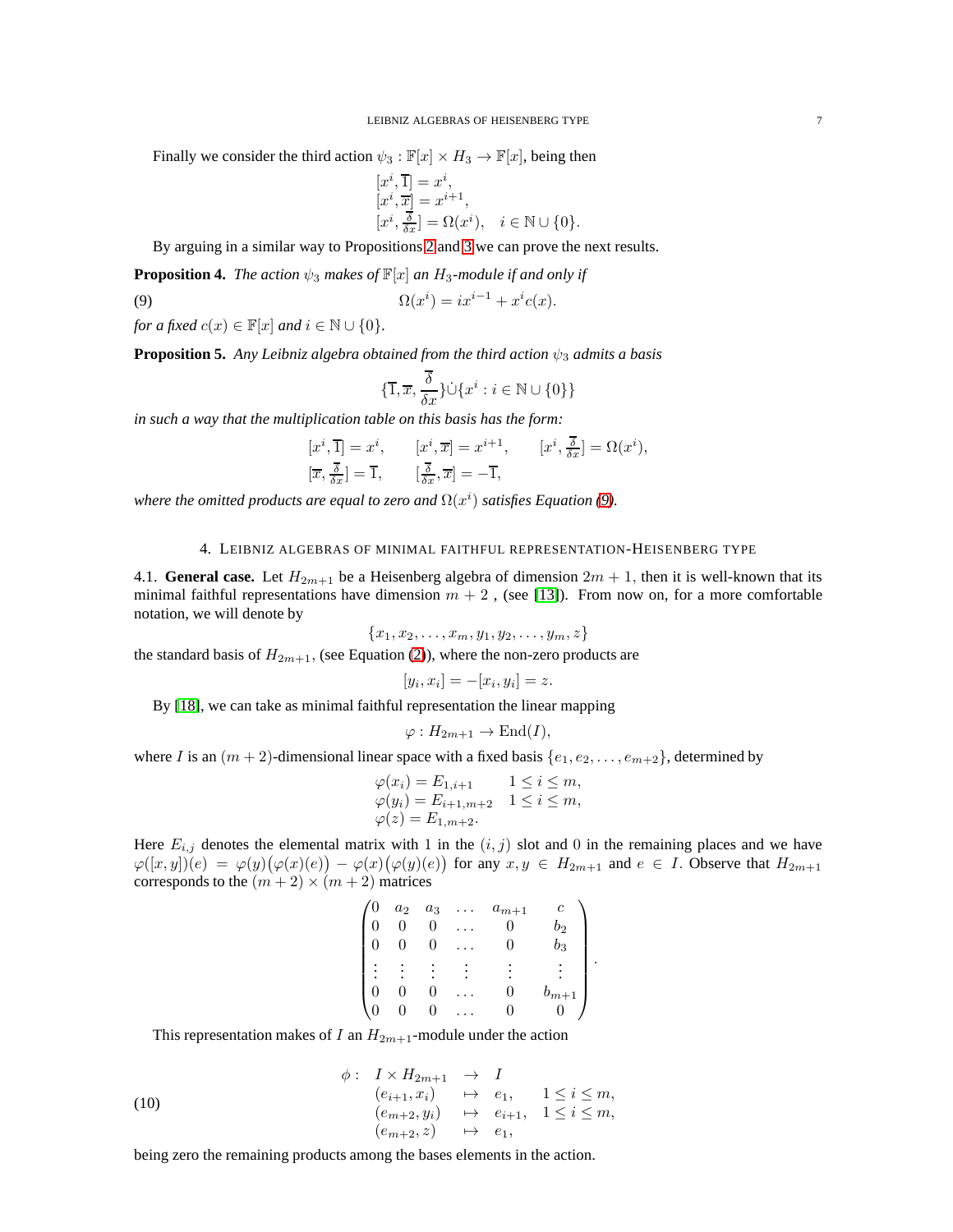In this section we are going to study the Leibniz algebras  $(L, [\cdot, \cdot])$  satisfying that  $L/I \cong H_{2m+1}$  and where the  $H_{2m+1}$ -module I is isomorphic to the minimal faithful representation  $(I, \phi)$ . From the above, dim $L =$  $3m + 3$  and  $\{x_1, x_2, \ldots, x_m, y_1, y_2, \ldots, y_m, z, e_1, e_2, \ldots, e_{m+2}\}$  is a basis of L. We also have

$$
[e_{i+1}, x_i] = e_1, \t 1 \le i \le m,[e_{m+2}, y_i] = e_{i+1}, \t 1 \le i \le m,[e_{m+2}, z] = e_1.
$$

**Theorem 3.** Let L be a Leibniz algebra such that  $L/I \cong H_{2m+1}$   $(m \neq 1)$  and I is the  $L/I$ *-module with the minimal faithful representation given by Equation [\(10\)](#page-6-1). Then* L *admits a basis*

$$
\{x_1, x_2, \ldots, x_m, y_1, y_2, \ldots, y_m, z, e_1, e_2, \ldots, e_{m+2}\}\
$$

*in such a way that the multiplications table on this basis has the form*

$$
[e_{i+1}, x_i] = e_1,
$$
  
\n
$$
[e_{m+2}, y_i] = e_{i+1},
$$
  
\n
$$
[e_{m+2}, z] = e_1,
$$
  
\n
$$
[x_i, y_j] = \gamma_{i,j} e_1, \quad i \neq j,
$$
  
\n
$$
[x_i, y_i] = -z + \delta_i e_1 + \tau e_2 + \sum_{s=2}^m \nu_{1,s}^2 e_{s+1},
$$
  
\n
$$
[y_i, y_j] = \beta_{i,j} e_1,
$$
  
\n
$$
[y_1, x_1] = z,
$$
  
\n
$$
[y_1, x_1] = z,
$$
  
\n
$$
[y_i, x_j] = \sum_{s=1}^{m+1} \nu_{i,j}^s e_s, \quad i \neq j, \quad [y_i, x_i] = z + (\nu_{i,1}^{i+1} - \tau) e_2 + \varepsilon_i^{i+1} e_{i+1} + \sum_{s=2}^m (\nu_{i,s}^{i+1} - \nu_{1,s}^2) e_{s+1}, \quad i \neq 1,
$$
  
\n
$$
[z, x_1] = \tau e_1,
$$
  
\n
$$
[z, x_i] = \nu_{1,i}^2 e_1, \quad i \neq 1,
$$

 $f \circ f$   $1 \le i,j \le m$ , where any  $\alpha_{p,q}^r, \gamma_{p,q}, \delta_p, \tau, \nu_{p,q}^r, \beta_{p,q}, \varepsilon_p^r \in \mathbb{F}$  and where the omitted products are equal to *zero.*

*Proof.* We consider the following products:

$$
[y_i, x_i] = z + \sum_{k=1}^{m+2} \varepsilon_i^k e_k, \quad 1 \le i \le m.
$$

Putting  $z' = z + \sum_{i=1}^{m+2}$  $k=1$  $\varepsilon_1^k e_k$  we can assume  $[y_1, x_1] = z$ . Thus, we have

$$
[e_{i+1}, x_i] = e_1, \t [e_{m+2}, y_i] = e_{i+1}, \t [e_{m+2}, z] = e_1,
$$
  
\n
$$
[x_i, x_j] = \sum_{k=1}^{m+2} \alpha_{i,j}^k e_k, \t [x_i, y_j] = \sum_{k=1}^{m+2} \gamma_{i,j}^k e_k, \t i \neq j \t [x_i, y_i] = -z + \sum_{k=1}^{m+2} \delta_i^k e_k,
$$
  
\n
$$
[x_i, z] = \sum_{k=1}^{m+2} \eta_i^k e_k, \t [y_i, y_j] = \sum_{k=1}^{m+2} \beta_{i,j}^k e_k, \t [y_i, x_j] = \sum_{k=1}^{m+2} \nu_{i,j}^k e_k, \t i \neq j,
$$
  
\n
$$
[y_i, z] = \sum_{k=1}^{m+2} \theta_i^k e_k, \t [y_1, x_1] = z, \t [y_i, x_i] = z + \sum_{k=1}^{m+2} \varepsilon_i^k e_k, \t i \neq 1,
$$
  
\n
$$
[z, x_i] = \sum_{k=1}^{m+2} \tau_i^k e_k, \t [z, y_i] = \sum_{k=1}^{m+2} \lambda_i^k e_k, \t [z, z] = \sum_{k=1}^{m+2} \mu^k e_k,
$$

with  $1 \leq i, j \leq m$ .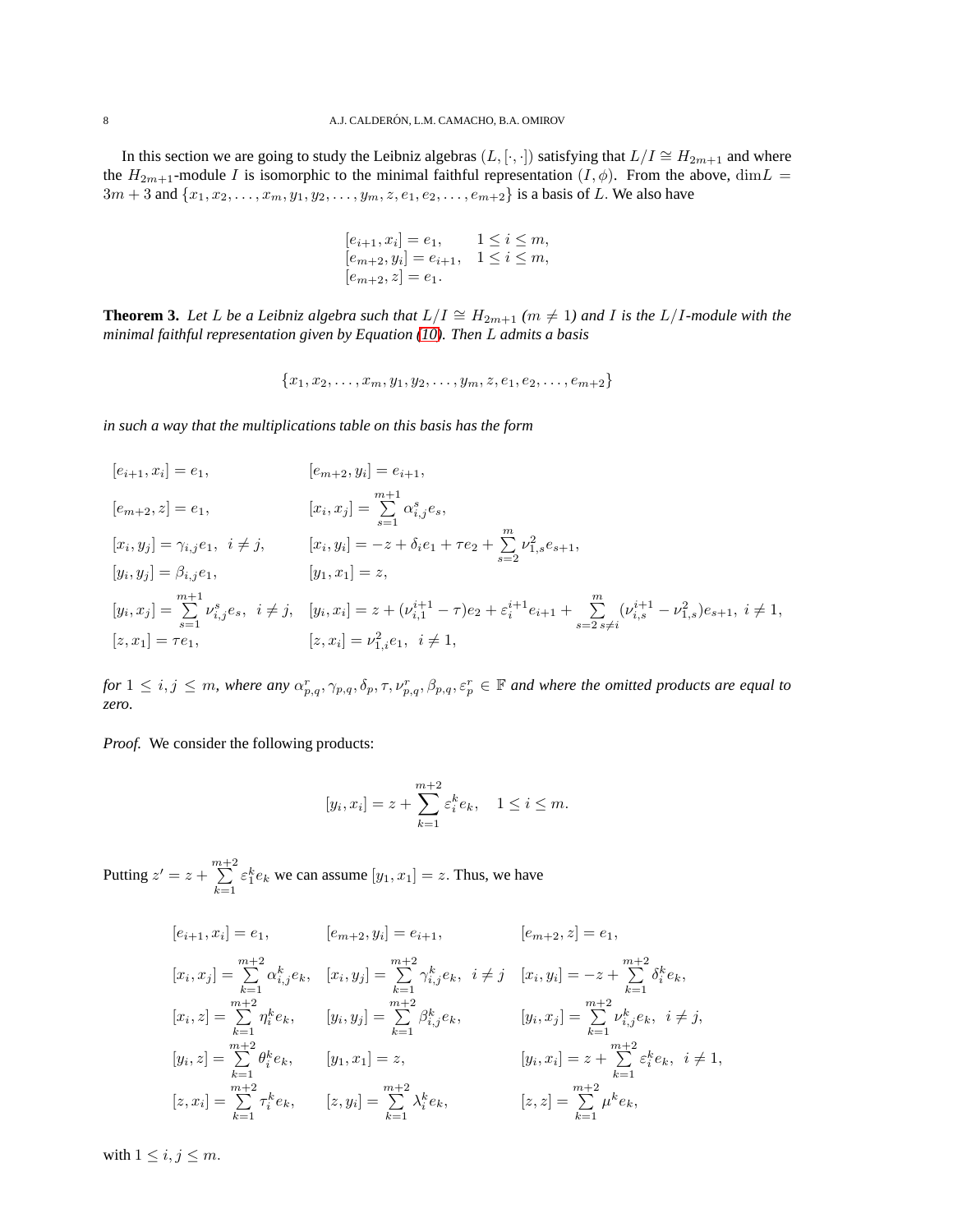| Leibniz identity  | Constraint                                                                                                                             |                                                                                                                                            |
|-------------------|----------------------------------------------------------------------------------------------------------------------------------------|--------------------------------------------------------------------------------------------------------------------------------------------|
| $\{z, z, y_k\}$   | $\Rightarrow \mu^{m+2} = \lambda_k^{m+2} = 0,$                                                                                         | $1 \leq k \leq m$ ,                                                                                                                        |
| $\{z, z, x_k\}$   | $\Rightarrow \mu^{k+1} = \tau_k^{m+2} = 0,$                                                                                            | $1 \leq k \leq m$ ,                                                                                                                        |
| $\{z,y_i,x_k\}$   | $\Rightarrow \lambda_i^{k+1} = 0, \ \mu^1 = \lambda_1^2 = \lambda_i^{j+1},$                                                            | $1 \leq j, k \leq m, j \neq k$                                                                                                             |
| $\{z, x_i, x_k\}$ | $\Rightarrow \tau_i^{k+1} = \tau_k^{j+1},$                                                                                             | $1 \leq i, k \leq m$ .                                                                                                                     |
| ${y_i, z, y_k}$   | $\Rightarrow \theta_i^{m+2} = \beta_{i,k}^{m+2} = 0,$                                                                                  | $1 \le i, j, k \le m$ ,                                                                                                                    |
| ${y_i, z, x_k}$   | $\Rightarrow \nu_{i,k}^{m+2} = \theta_i^{k+1},$                                                                                        | $1 \leq i, k \leq m, i \neq k$                                                                                                             |
|                   | $\Rightarrow \theta_i^{i+1} - \mu^1 = 0, \ \mu^1 = \theta_1^2,$                                                                        | $1 \leq i \leq m, k = i$                                                                                                                   |
|                   |                                                                                                                                        |                                                                                                                                            |
| ${y_i, y_j, x_k}$ | $\Rightarrow \beta_{i,i}^{k+1} = \nu_{i,k}^{m+2} = 0,$                                                                                 | $1 \leq i, j, k \leq m, j \neq k \neq i$                                                                                                   |
|                   | $\Rightarrow \theta_i^1 = \beta_{i,i}^{j+1}, \theta_i^s = 0,$                                                                          | $1 \le i, j \le m, k = j, i \ne j, 2 \le s \le m+1,$                                                                                       |
|                   | $\Rightarrow \quad \beta^{i+1}_{i.i}=\lambda^{1}_{i}, \ -\lambda^{j+1}_{i}-\varepsilon^{m+2}_{i}=0, \quad 1\leq i,j\leq m, \ i\neq 1,$ |                                                                                                                                            |
|                   | $\Rightarrow \lambda_i^{j+1} = 0,$                                                                                                     | $i=1, j\neq 1$ ,                                                                                                                           |
|                   | $\Rightarrow \theta_1^s = 0,$                                                                                                          | $3 \leq s \leq m+1, i = j = k = 1,$                                                                                                        |
| ${y_i, x_i, y_i}$ | $\Rightarrow \theta_i^1 = \beta_{i,i}^{i+1},$                                                                                          | $1 \leq i \leq m$                                                                                                                          |
| ${y_i, x_j, x_k}$ | $\Rightarrow \nu_{i,i}^{k+1} = \nu_{i,k}^{j+1},$                                                                                       | $1 \leq i, j, k \leq m, j \neq i \neq k,$                                                                                                  |
|                   |                                                                                                                                        | $\Rightarrow \tau_k^s = 0, \tau_k^1 + \varepsilon_i^{k+1} - \nu_{i,k}^{i+1} = 0, \quad 2 \le s \le m+1, \ 1 \le i,k \le m, \ j = i \ne k,$ |
|                   | $\Rightarrow \tau_i^1 = \nu_{1,i}^2$                                                                                                   | $1 \leq j \leq m, i = k = 1, j \neq 1,$                                                                                                    |
| ${x_i, z, y_k}$   | $\Rightarrow \eta_i^{m+2} = \gamma_{i,k}^{m+2} = 0,$                                                                                   | $1 \leq i, k \leq m, i \neq k$                                                                                                             |
|                   | $\Rightarrow \delta_i^{m+2} = 0,$                                                                                                      | $1 \leq i \leq m, i = k,$                                                                                                                  |
| ${x_i, z, x_k}$   | $\Rightarrow \eta_i^{k+1} = \alpha_{i,k}^{m+2},$                                                                                       | $1 \leq i, k \leq m$                                                                                                                       |
| ${x_i, y_i, y_k}$ | $\Rightarrow \lambda_k^1 = 0,$                                                                                                         | $1 \leq k \leq m$ ,                                                                                                                        |
| ${x_i, y_j, y_k}$ | $\Rightarrow \gamma_{i,i}^{k+1} = \alpha_{i,k}^{m+2} = 0,$                                                                             | $1 \leq i, j, k \leq m, i \neq j \neq k$                                                                                                   |
|                   | $\Rightarrow -\tau_k^1 + \delta_i^{k+1} = 0,$                                                                                          | $1 \leq i, k \leq m, \quad j = i \neq k,$                                                                                                  |
|                   | $\Rightarrow \gamma_{i,i}^{i+1} = 0,$                                                                                                  | $1 \leq ij \leq m, k = j \neq i$                                                                                                           |
|                   | $\Rightarrow \eta_i^1 = -\tau_i^1 + \delta_i^{i+1}, \eta_i^s = 0,$                                                                     | $2\leq s\leq m, 1\leq i\leq m, j=k=i,$                                                                                                     |
| ${x_i, x_j, y_k}$ | $\Rightarrow \gamma_{i,j}^k = 0,$                                                                                                      | $1 \leq i, j, k \leq m, i \neq k \neq j$                                                                                                   |
|                   | $\Rightarrow \eta_i^1 = \gamma_i^{j+1},$                                                                                               | $1 \leq i, j \leq m, k = j \neq i$                                                                                                         |
| ${x_i, x_j, x_k}$ | $\Rightarrow \alpha_{i,i}^{k+1} = \alpha_{i,k}^{j+1},$                                                                                 | $1 \leq i, j, k \leq m$ .                                                                                                                  |

We compute all Leibniz identities using the software Mathematica and we get the following restrictions:

From here,

$$
[e_{i+1}, x_i] = e_1, \t 1 \le i \le m,
$$
  
\n
$$
[e_{m+2}, y_i] = e_{i+1}, \t 1 \le i \le m,
$$
  
\n
$$
[e_{m+2}, z] = e_1,
$$
  
\n
$$
[x_i, x_j] = \sum_{s=1}^{m+1} \alpha_{i,j}^s e_s, \t 1 \le i, j \le m,
$$
  
\n
$$
[y_i, y_j] = \beta_{i,j}^1 e_1 + \theta_i^1 e_{j+1}, \t 1 \le i, j \le m,
$$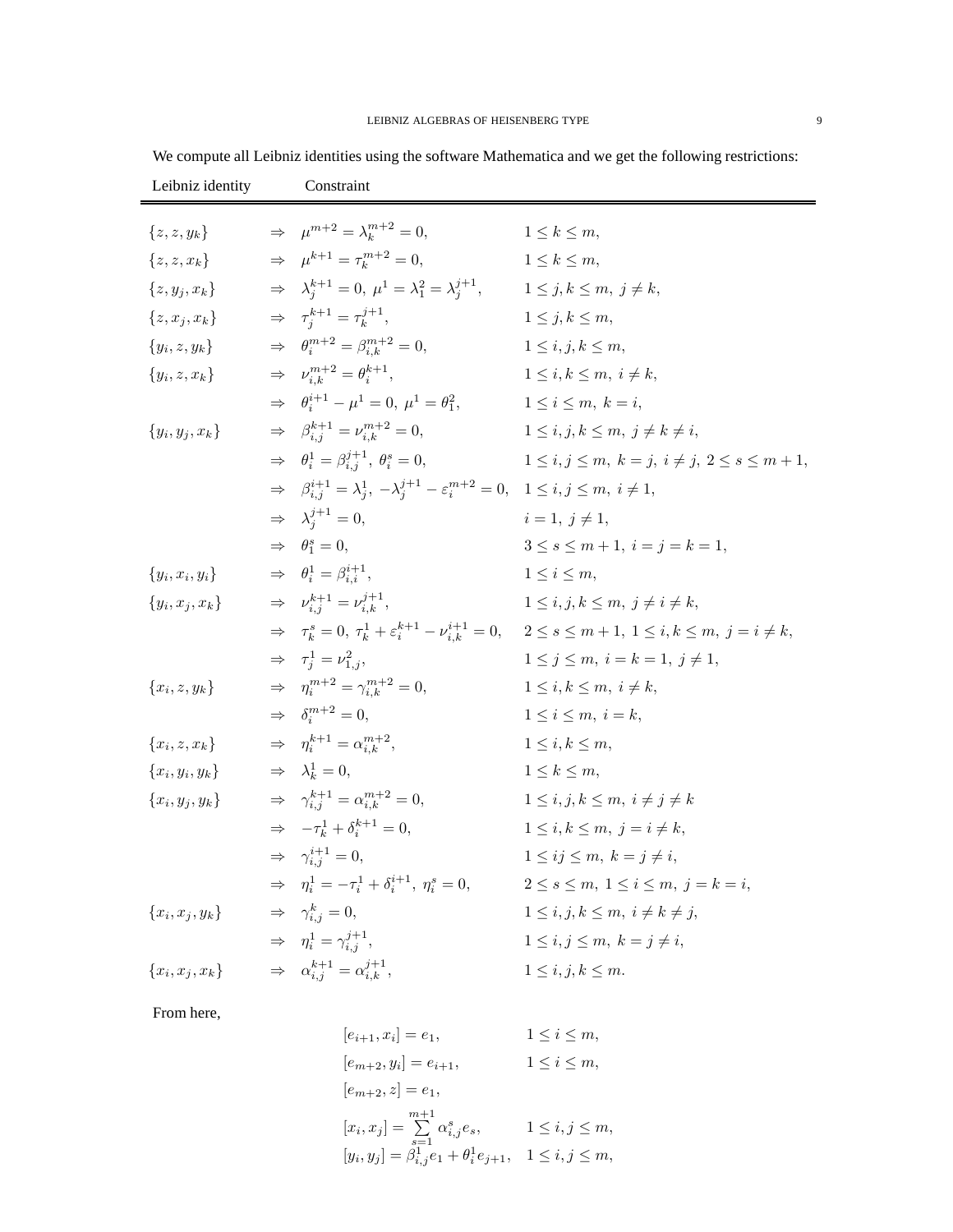$$
[x_i, y_j] = \gamma_{i,j}^1 e_1 + \eta_i^1 e_{j+1},
$$
  

$$
1 \le i, j \le m, i \ne j
$$

$$
[x_1, y_1] = -z + \delta_1^1 e_1 + (\eta_1^1 + \tau_1^1) e_2 + \sum_{s=2}^{m} \nu_{1,s}^2 e_{s+1},
$$
  
1 \le i \le m,

$$
[x_i, y_i] = -z + \delta_i^1 e_1 + \tau_1^1 e_2 + (\eta_i^1 + \nu_{1,i}^2) e_{i+1} + \sum_{s=2}^m \nu_{1,s}^2 e_{s+1},
$$
  
\n
$$
2 \le i \le m,
$$
  
\n
$$
[y_1, x_1] = z,
$$

$$
[y_i, x_i] = z + \varepsilon_i^1 e_1 + (\nu_{i,1}^{i+1} - \tau_1^1) e_2 + \varepsilon_i^{i+1} e_{i+1} + \sum_{s=2 \ s \neq i}^m (\nu_{i,s}^{i+1} - \nu_{1,s}^2) e_{s+1}, \quad 2 \le i \le m,
$$
  
\n
$$
[y_i, x_j] = \sum_{s=1}^{m+1} \nu_{i,j}^s e_s,
$$
  
\n
$$
[x_i, z] = \eta_i^1 e_1,
$$
  
\n
$$
[y_i, z] = \theta_i^1 e_1,
$$
  
\n
$$
[z, x_1] = \tau_1^1 e_1,
$$
  
\n
$$
[z, x_1] = \tau_1^1 e_1,
$$
  
\n
$$
[z, x_2] = \tau_1^1 e_1,
$$
  
\n
$$
[z, x_1] = \tau_1^1 e_1,
$$

$$
[z, x_i] = \nu_{1,i}^2 e_1,
$$
\n
$$
2 \le i \le m,
$$

with the following restrictions

$$
\begin{array}{ll}\alpha_{i,j}^{k+1}=\alpha_{i,k}^{j+1}, & 1\leq i,j,k\leq m,\\ \nu_{i,j}^{k+1}=\nu_{i,k}^{j+1}, & 1\leq i,j,k\leq m,~j\neq i\neq k.\end{array}
$$

Only rest to make the next change of basis

$$
\begin{cases}\nx'_i = x_i - \eta_i^1 e_{m+2}, & 1 \le i \le m, \\
y'_1 = y_1 - \theta_1^1 e_{m+2}, & \\
y'_j = y_j - \varepsilon_j^1 e_{j+1} - \theta_j^1 e_{m+2}, & 2 \le j \le m,\n\end{cases}
$$

and we obtain the family of the theorem (renaming the parameters).  $\Box$ 

4.2. **Particular case: Classification of Leibniz algebras when** m = 1**.** In this subsection we classify the Leibniz algebras such that  $L/I \cong H_3$  and I is the  $L/I$ -module with the minimal faithful representation given by Equation [\(10\)](#page-6-1). Let us fix  $\{x, y, z, e_1, e_2, e_3\}$  as basis of L. All computations have been made by using the software Mathematica.

We have the following products:

| $[e_2, x] = e_1,$                                      | $[e_3, y] = e_2,$                                           | $[e_3, z] = e_1,$                                      |
|--------------------------------------------------------|-------------------------------------------------------------|--------------------------------------------------------|
| $[x, x] = \alpha_1 e_1 + \alpha_2 e_2 + \alpha_3 e_3,$ | $[x, y] = -z + \delta_1 e_1 + \delta_2 e_2 + \delta_3 e_3,$ | $[x, z] = \eta_1 e_1 + \eta_2 e_2 + \eta_3 e_3,$       |
| $[y, y] = \beta_1 e_1 + \beta_2 e_2 + \beta_3 e_3,$    | $ y, x  = z$ ,                                              | $[y, z] = \theta_1 e_1 + \theta_2 e_2 + \theta_3 e_3,$ |
| $[z, x] = \tau_1 e_1 + \tau_2 e_2 + \tau_3 e_3,$       | $[z, y] = \lambda_1 e_1 + \lambda_2 e_2 + \lambda_3 e_3,$   | $[z, z] = \mu_1 e_1 + \mu_2 e_2 + \mu_3 e_3.$          |

The Leibniz identity on the following triples imposes further constraints on the products.

| Leibniz identity | Constraint                                                                                   |
|------------------|----------------------------------------------------------------------------------------------|
|                  |                                                                                              |
| $\{x, x, y\}$    | $\Rightarrow -\eta_1 = \tau_1 - \delta_2, \ \alpha_3 - \eta_2 = \tau_2, \ -\eta_3 = \tau_3,$ |
| $\{x,x,z\}$      | $\Rightarrow \alpha_3 = \eta_2,$                                                             |
| ${x,y,z}$        | $\Rightarrow \mu_1 = \delta_3, \ \mu_2 = -\eta_3, \ \mu_3 = 0,$                              |
| $\{y,y,z\}$      | $\Rightarrow \quad \beta_3 = \theta_3 = 0.$                                                  |
| $\{y,x,y\}$      | $\Rightarrow -\theta_1 = \lambda_1 - \beta_2, -\theta_2 = \lambda_2, -\theta_3 = \lambda_3.$ |
| $\{y,x,z\}$      | $\Rightarrow$ $\mu_1 = \theta_2, \ \mu_2 = 0,$                                               |
| $\{z, x, y\}$    | $\Rightarrow$ $\mu_1 = \lambda_2, \ \mu_2 = \tau_3,$                                         |
| ${z, x, z}$      | $\Rightarrow$ $\mu_2 = \tau_3$ ,                                                             |
| ${z,y,z}$        | $\Rightarrow \lambda_3 = 0,$                                                                 |
| ${x, z, x}$      | $\Rightarrow \eta_2 = \alpha_3,$                                                             |
| ${x, z, y}$      | $\Rightarrow$ $\mu_1 = \delta_3, \ \mu_2 = -\eta_3.$                                         |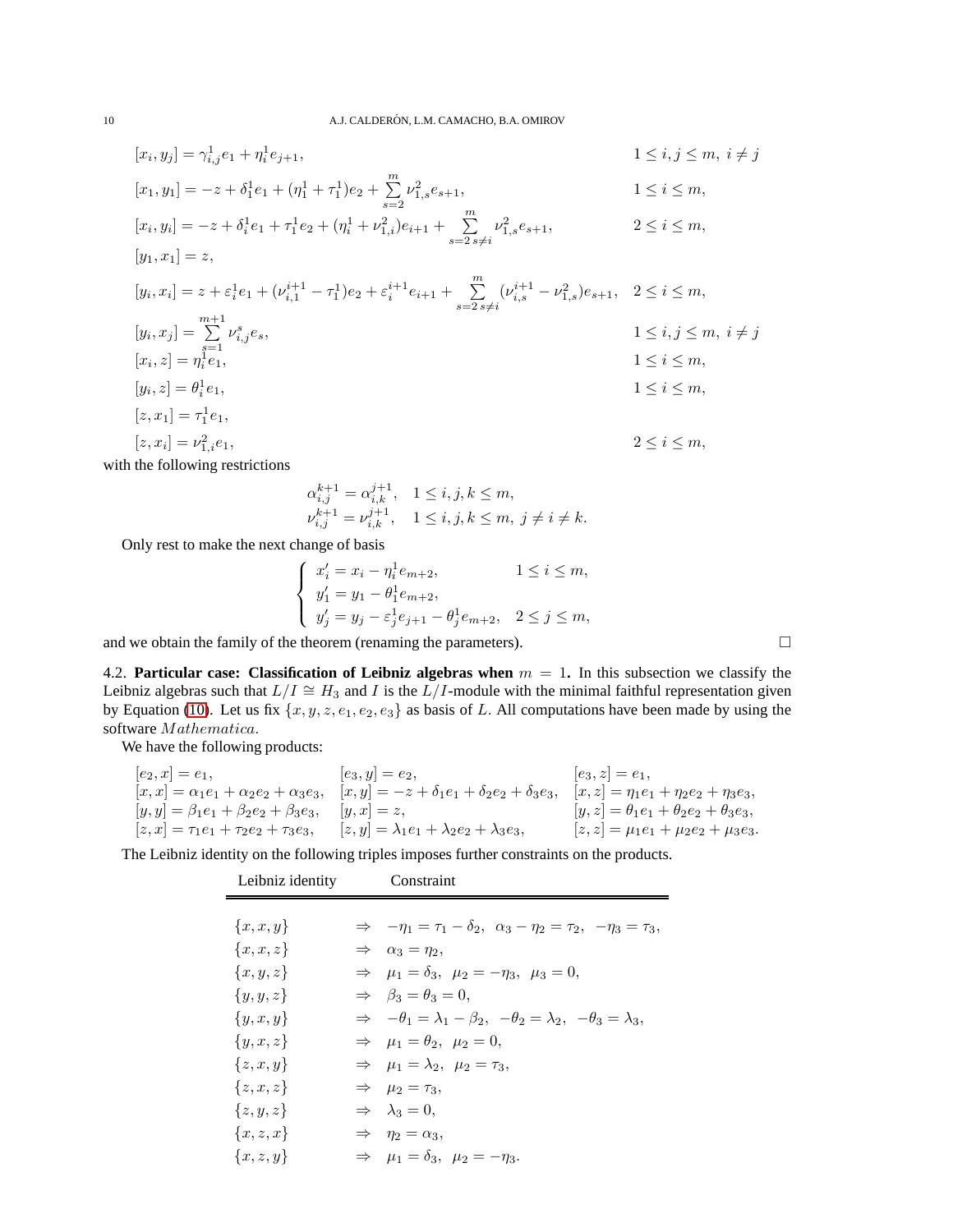Thus, we get the following family of algebras,  $L(\alpha_1, \alpha_2, \alpha_3, \beta_1, \beta_2, \delta_1, \delta_2, \eta_1, \theta_1)$ :

$$
\begin{cases}\n[e_2, x] = e_1, & [e_3, y] = e_2, & [e_3, z] = e_1, \\
[x, x] = \alpha_1 e_1 + \alpha_2 e_2 + \alpha_3 e_3, & [x, y] = -z + \delta_1 e_1 + \delta_2 e_2, & [x, z] = \eta_1 e_1 + \alpha_3 e_2, \\
[y, y] = \beta_1 e_1 + \beta_2 e_2, & [y, x] = z, & [y, z] = \theta_1 e_1, \\
[z, x] = (\delta_2 - \eta_1) e_1 - 2\alpha_3 e_2, & [z, y] = (\beta_2 - \theta_1) e_1.\n\end{cases}
$$

**Theorem 4.** *Let* L *be a Leibniz algebra such that*  $L/I \cong H_3$  *and* I *is the* L/I-module with the minimal faithful *representation given by Equation [\(10\)](#page-6-1). Then* L *is isomorphic to one of the following pairwise non-isomorphic algebras:*

L(0, 1, 0, 1, 0, 0, 0, 1, λ), λ ∈ F, L(0, 1, 0, 1, 0, 0, 0, 0, 1), L(0, 1, 0, 1, 0, 0, 0, 0, 0), L(0, 1, 0, 0, 0, 0, 0, 1, λ), λ ∈ F, L(0, 1, 0, 0, 0, 0, 0, 0, 1), L(0, 1, 0, 0, 0, 0, 0, 0, 0), L(0, 0, 0, 1, 0, 0, 0, 1, 1), L(0, 0, 0, 1, 0, 0, 0, 1, 0), L(0, 0, 0, 1, 0, 0, 0, 0, 1), L(0, 0, 0, 1, 0, 0, 0, 0, 0), L(0, 0, 0, 0, 0, 0, 0, 1, 1), L(0, 0, 0, 0, 0, 0, 0, 1, 0), L(0, 0, 0, 0, 0, 0, 0, 0, 1), L(0, 0, 0, 0, 0, 0, 0, 0, 0), L(0, 0, 1, 1, 0, 0, 0, 1, λ), λ ∈ F, L(0, 0, 1, 1, 0, 0, 0, 0, 1), L(0, 0, 1, 1, 0, 0, 0, 0, 0), L(0, 0, 1, 0, 0, 0, 0, 1, 1), L(0, 0, 1, 0, 0, 0, 0, 1, 0), L(0, 0, 1, 0, 0, 0, 0, 0, 1), L(0, 0, 1, 0, 0, 0, 0, 0, 0).

*Proof.* We can distinguish two cases:

**Case 1:**  $e_3 \in [L, L]$ . Then  $\alpha_3 = 0$ .

Applying the general change of basis generators:

$$
x' = A_1x + A_2y + A_3z + \sum_{k=1}^{3} P_i e_i, \ \ y' = B_1x + B_2y + B_3z + \sum_{k=1}^{3} Q_i e_i, \ \ e'_3 = C_1x + C_2y + C_3z + \sum_{k=1}^{3} R_i e_i
$$

we derive the expressions of the new parameters in the new basis:

$$
\alpha'_{1} = \frac{\alpha_{1}A_{1}^{2}B_{2} - \alpha_{2}A_{1}^{2}B_{3} + \delta_{2}A_{1}A_{3}B_{2} + A_{1}B_{2}P_{2} + A_{3}B_{2}P_{3}}{A_{1}B_{2}^{2}}, \quad \alpha'_{2} = \frac{\alpha_{2}A_{1}^{2}}{B_{2}R_{3}},
$$
  
\n
$$
\beta'_{1} = \frac{\beta_{1}B_{2}}{A_{1}R_{3}},
$$
  
\n
$$
\beta'_{1} = \frac{\beta_{2}A_{3}B_{2} + \delta_{1}A_{1}B_{2} + A_{1}Q_{2} + A_{3}Q_{3}}{A_{1}B_{2}R_{3}},
$$
  
\n
$$
\beta'_{2} = \frac{\delta_{2}A_{1} + P_{3}}{R_{3}},
$$
  
\n
$$
\beta'_{1} = \frac{\theta_{1}B_{2} + Q_{3}}{R_{3}},
$$
  
\n
$$
\beta'_{1} = \frac{\theta_{1}B_{2} + Q_{3}}{R_{3}},
$$

and the following restrictions:

$$
\begin{cases}\nC_1 = C_2 = C_3 = B_1 = A_2 = 0, \\
R_5 = -\frac{A_3 R_3}{A_1}, \\
A_1 B_2 R_3 \neq 0.\n\end{cases}
$$

We set

$$
P_3 = -\delta_2 A_1 \qquad \Rightarrow \delta'_2 = 0,
$$
  
\n
$$
Q_3 = -\beta_2 B_2 \qquad \Rightarrow \beta'_2 = 0,
$$
  
\n
$$
Q_2 = -\delta_1 B_2 \qquad \Rightarrow \delta'_1 = 0,
$$
  
\n
$$
P_2 = -\frac{(\alpha_1 B_2 - \alpha_2 B_3)A_1}{B_2} \qquad \Rightarrow \alpha'_1 = 0,
$$

then we get

$$
\begin{array}{llll} [e_2,x]=e_1, & [e_3,y]=e_2, & [e_3,z]=e_1,\\ [x,x]=\alpha_2'e_2, & [x,y]=-z, & [x,z]=\eta_1'e_1,\\ [y,y]=\beta_1'e_1, & [y,x]=z, & [y,z]=\theta_1'e_1,\\ [z,x]=- \eta_1'e_1, & [z,y]=- \theta_1'e_1, \end{array}
$$

where

$$
\alpha'_2 = \frac{\alpha_2 A_1^2}{B_2 R_3}, \quad \beta'_1 = \frac{\beta_1 B_2}{A_1 R_3}, \quad \eta'_1 = \frac{(\eta_1 - \delta_2) A_1}{R_3}, \quad \theta'_1 = \frac{(\theta_1 - \beta_2) B_2}{R_3}.
$$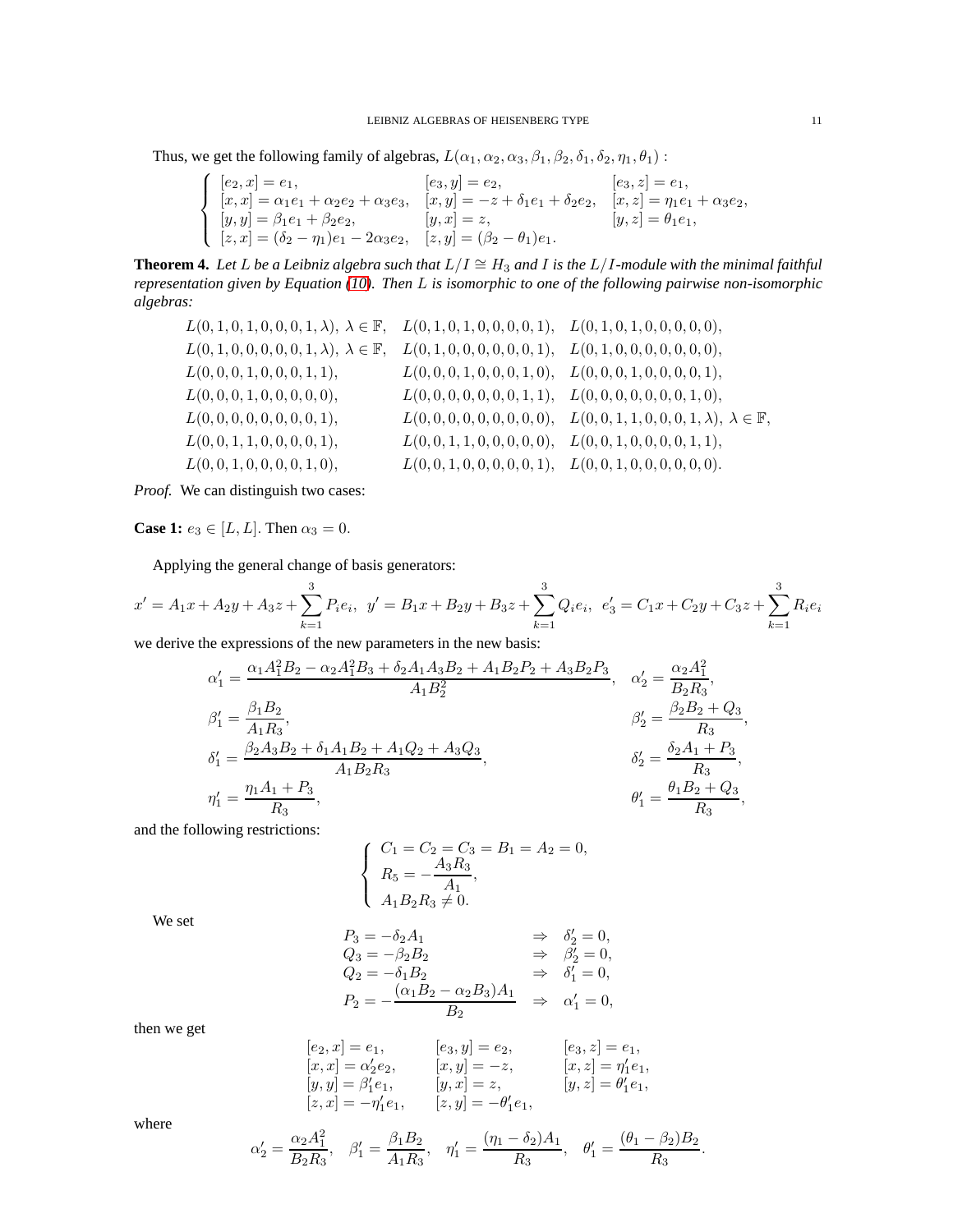We observe that the nullities of  $\alpha_2$ ,  $\beta_1$ ,  $\eta_1$ ,  $\theta_1$  are invariant. Thus, we can distinguish the following nonisomorphic cases. An appropriate choice of the parameter values  $(A_1, B_2 \text{ and } R_3)$  allows us to obtain the following algebras or families of algebras.

| Case                                                                  | Algebra                                                        |
|-----------------------------------------------------------------------|----------------------------------------------------------------|
| $\alpha_2 \neq 0, \ \beta_1 \neq 0, \ \eta_1 \neq 0,$                 | $L(0, 1, 0, 1, 0, 0, 0, 1, \lambda), \lambda \in \mathbb{F}$ , |
| $\alpha_2 \neq 0, \ \beta_1 \neq 0, \ \eta_1 = 0, \ \theta_1 \neq 0,$ | L(0, 1, 0, 1, 0, 0, 0, 0, 1),                                  |
| $\alpha_2 \neq 0, \ \beta_1 \neq 0, \ \eta_1 = 0, \ \theta_1 = 0,$    | L(0, 1, 0, 1, 0, 0, 0, 0, 0),                                  |
| $\alpha_2 \neq 0, \ \beta_1 = 0, \ \eta_1 \neq 0,$                    | $L(0, 1, 0, 0, 0, 0, 0, 1, \lambda), \lambda \in \mathbb{F}$ , |
| $\alpha_2 \neq 0, \ \beta_1 = 0, \ \eta_1 = 0, \ \theta_1 \neq 0,$    | L(0, 1, 0, 0, 0, 0, 0, 0, 1),                                  |
| $\alpha_2 \neq 0, \ \beta_1 = 0, \ \eta_1 = 0, \ \theta_1 = 0,$       | L(0, 1, 0, 0, 0, 0, 0, 0, 0),                                  |
| $\alpha_2 = 0, \ \beta_1 \neq 0, \ \eta_1 \neq 0, \ \theta_1 \neq 0,$ | L(0,0,0,1,0,0,0,1,1),                                          |
| $\alpha_2 = 0, \ \beta_1 \neq 0, \ \eta_1 \neq 0, \ \theta_1 = 0,$    | L(0, 0, 0, 1, 0, 0, 0, 1, 0),                                  |
| $\alpha_2 = 0, \ \beta_1 \neq 0, \ \eta_1 = 0, \ \theta_1 \neq 0,$    | L(0, 0, 0, 1, 0, 0, 0, 0, 1),                                  |
| $\alpha_2 = 0, \ \beta_1 \neq 0, \ \eta_1 = 0, \ \theta_1 = 0,$       | L(0, 0, 0, 1, 0, 0, 0, 0, 0),                                  |
| $\alpha_2 = 0, \ \beta_1 = 0, \ \eta_1 \neq 0, \ \theta_1 \neq 0,$    | L(0, 0, 0, 0, 0, 0, 0, 1, 1),                                  |
| $\alpha_2 = 0, \ \beta_1 = 0, \ \eta_1 \neq 0, \ \theta_1 = 0,$       | L(0, 0, 0, 0, 0, 0, 0, 1, 0),                                  |
| $\alpha_2 = 0, \ \beta_1 = 0, \ \eta_1 = 0, \ \theta_1 \neq 0,$       | L(0, 0, 0, 0, 0, 0, 0, 0, 1),                                  |
| $\alpha_2 = 0, \ \beta_1 = 0, \ \eta_1 = 0, \ \theta_1 = 0,$          | L(0, 0, 0, 0, 0, 0, 0, 0, 0).                                  |

**Case 2:**  $e_3 \notin [L, L]$ . Then  $\alpha_3 \neq 0$ . Making the following change of basis in  $L(\alpha_1, \alpha_2, \alpha_3, \beta_1, \beta_2, \delta_1, \delta_2, \eta_1, \theta_1)$ 

$$
\begin{cases}\ne'_{3} = \alpha_{1}e_{1} + \alpha_{2}e_{2} + \alpha_{3}e_{3}, \\
e'_{2} = \alpha_{3}e_{2}, \\
e'_{1} = \alpha_{3}e_{1},\n\end{cases}
$$

we obtain  $L(0, 0, 1, \beta_1, \beta_2, \delta_1, \delta_2, \eta_1, \theta_1)$ :

$$
\begin{cases}\n[e_2, x] = e_1, & [e_3, y] = e_2, & [e_3, z] = e_1, \\
[x, x] = e_3, & [x, y] = -z + \delta_1 e_1 + \delta_2 e_2, & [x, z] = \eta_1 e_1 + e_2, \\
[y, y] = \beta_1 e_1 + \beta_2 e_2, & [y, x] = z, & [y, z] = \theta_1 e_1, \\
[z, x] = (\delta_2 - \eta_1) e_1 - 2e_2, & [z, y] = (\beta_2 - \theta_1) e_1.\n\end{cases}
$$

Analogously to the previous case, by making the general change of basis of generators

$$
x' = A_1x + A_2y + A_3z + \sum_{k=1}^{3} P_i e_i, \qquad y' = B_1x + B_2y + B_3z + \sum_{k=1}^{3} Q_i e_i,
$$

we derive the expressions of the new parameters in the new basis:

$$
\begin{aligned} \beta_1' &= \frac{\beta_1 B_2}{A_1^3}, & \beta_2' &= \frac{\beta_2 B_2 + Q_3}{A_1^2}, \\ \delta_1' &= \frac{\beta_2 A_3 B_2^2 + A_1 B_3^2 + \delta_1 A_1 B_2^2 + A_1 B_2 Q_2 + A_3 B_2 Q_3}{A_1^3 B_2^2}, & \delta_2' &= \frac{-A_1 B_3 + \delta_2 A_1 B_2 + B_2 P_3}{A_1^2 B_2}, \\ \eta_1' &= \frac{-A_1 B_3 + \eta_1 A_1 B_2 + B_2 P_3}{A_1^2 B_2}, & \theta_1' &= \frac{\theta_1 B_2 + Q_3}{A_1^2}, \end{aligned}
$$

with the restriction:

$$
\begin{cases}\nA_2 = B_1 = 0, \\
A_1 B_2 \neq 0.\n\end{cases}
$$

By putting

$$
P_3 = \frac{A_1(B_3 - \delta_2 B_2)}{B_2} \Rightarrow \delta'_2 = 0,
$$
  
\n
$$
Q_3 = -\beta_2 B_2 \Rightarrow \beta'_2 = 0,
$$
  
\n
$$
Q_2 = -\frac{B_3^2 + \delta_1 B_2^2}{B_2} \Rightarrow \delta'_1 = 0,
$$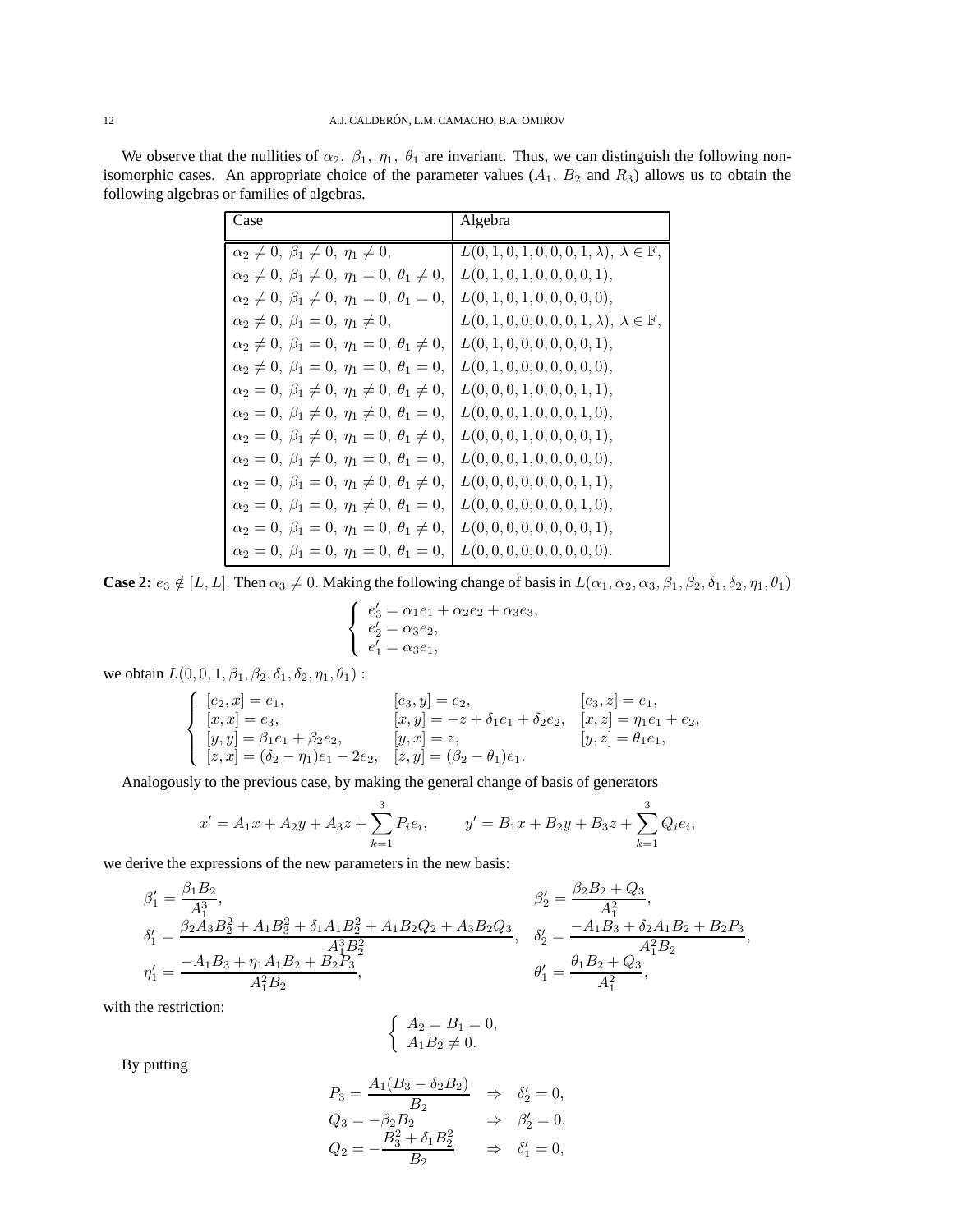we deduce

$$
[e_2, x] = e_1,
$$
  
\n
$$
[x, x] = e_3,
$$
  
\n
$$
[x, y] = -z,
$$
  
\n
$$
[x, y] = -z,
$$
  
\n
$$
[x, y] = -z,
$$
  
\n
$$
[x, z] = \eta'_1 e_1 + e_2,
$$
  
\n
$$
[y, y] = \beta'_1 e_1,
$$
  
\n
$$
[y, x] = z,
$$
  
\n
$$
[y, z] = \theta'_1 e_1,
$$
  
\n
$$
\beta'_1 = \frac{\beta_1 B_2}{A_1^3}, \quad \eta'_1 = \frac{\eta_1 - \delta_2}{A_1}, \quad \theta'_1 = \frac{(\theta_1 - \beta_2)B_2}{A_1^2}.
$$
  
\nthe nullities of  $\beta_1$ ,  $\eta_1$ ,  $\theta_1$  are invariant. Thus, we can distinguish

where

We observe that the nullities of  $\beta_1$ ,  $\eta_1$ ,  $\theta_1$  are invariant. Thus, we can distinguish the following nonisomorphic cases. An appropriate choice of the parameter values  $(A_1 \text{ and } B_2)$  allows us to obtain the following algebras or families of algebras.

| Case                                         | Algebra                                               |
|----------------------------------------------|-------------------------------------------------------|
| $\beta_1 \neq 0, \eta_1 \neq 0,$             | $L(0,0,1,1,0,0,0,1,\lambda), \lambda \in \mathbb{F},$ |
| $\beta_1 \neq 0, \eta_1 = 0, \theta \neq 0,$ | L(0,0,1,1,0,0,0,0,1),                                 |
| $\beta_1 \neq 0, \eta_1 = 0, \theta = 0,$    | L(0,0,1,1,0,0,0,0,0),                                 |
| $\beta_1 = 0, \eta_1 \neq 0, \theta \neq 0,$ | $\mid L(0,0,1,0,0,0,0,1,1),\$                         |
| $\beta_1 = 0, \eta_1 \neq 0, \theta = 0,$    | L(0,0,1,0,0,0,0,1,0),                                 |
| $\beta_1 = 0, \eta_1 = 0, \theta \neq 0,$    | L(0,0,1,0,0,0,0,0,1),                                 |
| $\beta_1 = 0, \eta_1 = 0, \theta = 0,$       | L(0,0,1,0,0,0,0,0,0).                                 |

The proof is complete.

#### **REFERENCES**

- <span id="page-12-13"></span><span id="page-12-3"></span>[1] Abdesselam, B.: The twisted Heisenberg algebra  $U_{h,w}(H(4))$ . J. Math. Phys. 38, no.12, (1997), 6045–6060.
- [2] Abdykassymova, S., Dzhumaldil'daev, A.: Leibniz algebras in characteristic p. C. R. Acad. Sci. Paris S´er. I Math. 332(12), (2001), 1047–1052.
- <span id="page-12-18"></span>[3] Accardi, L. and Boukas, A.: Fock representation of the renormalized higher powers of white noise and the centreless Virasoro (or Witt)-Zamolodchikov- $\omega_{\infty}^*$ -Lie algebra. J. Phys. A 41 no. 30, (2008), 304001, 12 pp.
- <span id="page-12-12"></span><span id="page-12-4"></span>[4] Albeverio, S., Ayupov, Sh.A. and Omirov, B.A.: On nilpotent and simple Leibniz algebras. Comm. Algebra. (2005), 159–172.
- <span id="page-12-5"></span>[5] Ayupov, Sh.A. and Omirov, B.A.: On some classes of nilpotent Leibniz algebras. Siberian Math. Journal 42(1), (2001), 18–29.
- <span id="page-12-19"></span>[6] Baraglia, D.: Leibniz algebroids, twistings and exceptional generalized geometry. J. Geom. Phys. 62 no. 5, (2012), 903–934.
- <span id="page-12-14"></span>[7] Basarab-Horwath, P.: Displaced Fock representations of the canonical commutation relations. J. Phys. A 14 no. 6, (1981), 1431–1438.
- [8] Bende, C.M. and Kalveks, R.J.: Extending PT symmetry from Heisenberg algebra to E2 algebra. Internat. J. Theoret. Phys. 50, no. 4, (2011), 955–962.
- <span id="page-12-15"></span>[9] Berrada, K., El Baz, M. and Hassouni, Y.: Generalized Heisenberg algebra coherent states for power-law potentials. Phys. Lett. A 375, no. 3, (2011), 298–302.
- <span id="page-12-1"></span><span id="page-12-0"></span>[10] Bloh, A.: On a generalization of the concept of Lie algebra. Dokl. Akad. Nauk SSSR 165, (1965), 471–473.
- [11] Bloh, A.: Cartan-Eilenberg homology theory for a generalized class of Lie algebras. Dokl. Akad. Nauk SSSR 175, (1967), 266–268, tranlated as Soviet Math. Dokl. 8, (1967), 824–826.
- <span id="page-12-2"></span>[12] Bloh, A.: A certain generalization of the concept of Lie algebra. Algebra and number theoy. Moskov. Gos. Ped. Inst. Ucen. Zap. No. 375 (1971), 9–20.
- <span id="page-12-20"></span><span id="page-12-6"></span>[13] Burde, D.: On a refinement of Ado's theorem. Arc. Math. 70 (1998), 118-127.
- [14] Cabezas, J.M., Camacho, L.M. and Rodriguez, I.M.: On filiform and 2-filiform Leibniz algebras of maximum length. J. Lie Theory 18(2), (2008), 335–350.
- <span id="page-12-8"></span><span id="page-12-7"></span>[15] Coll, B., Ferrando, J.J.: On the Leibniz bracket, the Schouten bracket and the Laplacian. J. Math. Phys. 45 no. 6, (2004), 2405–2410.
- [16] Camacho, L.M., Casas, J.M., Gómez, J.R., Ladra, M. and Omirov, B.A.: On nilpotent Leibniz n-algebras. J. Algebra Appl. 11, no. 3, (2012), 1250062, 17 pp.
- <span id="page-12-9"></span>[17] Camacho, L.M.; Gómez, J.R. and Omirov, B.A.: Naturally graded ( $n-3$ )-filiform Leibniz algebras. Linear Algebra Appl. 433, no. 2, (2010), 433–446.
- <span id="page-12-21"></span><span id="page-12-16"></span>[18] Corwin L.J. and Greenleaf, F.P.: Representations of nilpotent Lie groups and their applications. Cambridge Universesity Press. 1990.
- [19] Daoud, M. and Kibler, M.R.: Bosonic and k-fermionic coherent states for a class of polynomial Weyl-Heisenberg algebras. J. Phys. A 45 no. 24, (2012), 244036, 22 pp.
- <span id="page-12-17"></span>[20] de Jeu, M., Svensson, C. and Silvestrov, S.: Algebraic curves for commuting elements in the q-deformed Heisenberg algebra. J. Algebra 321, no. 4, (2009), 1239–1255.
- <span id="page-12-11"></span><span id="page-12-10"></span>[21] Fialowski, A. and Mandal, A.: Leibniz algebra deformations of a Lie algebra. J. Math. Phys. 49, no. 9,(2008), 093511, 11 pp.
- [22] Fialowski, A., Khudoyberdiyev, A.Kh. and Omirov, B.A.: A Characterization of Nilpotent Leibniz Algebras. Algebr. Represent. Theory 16, no. 5, (2013), 1489–1505.

 $\Box$